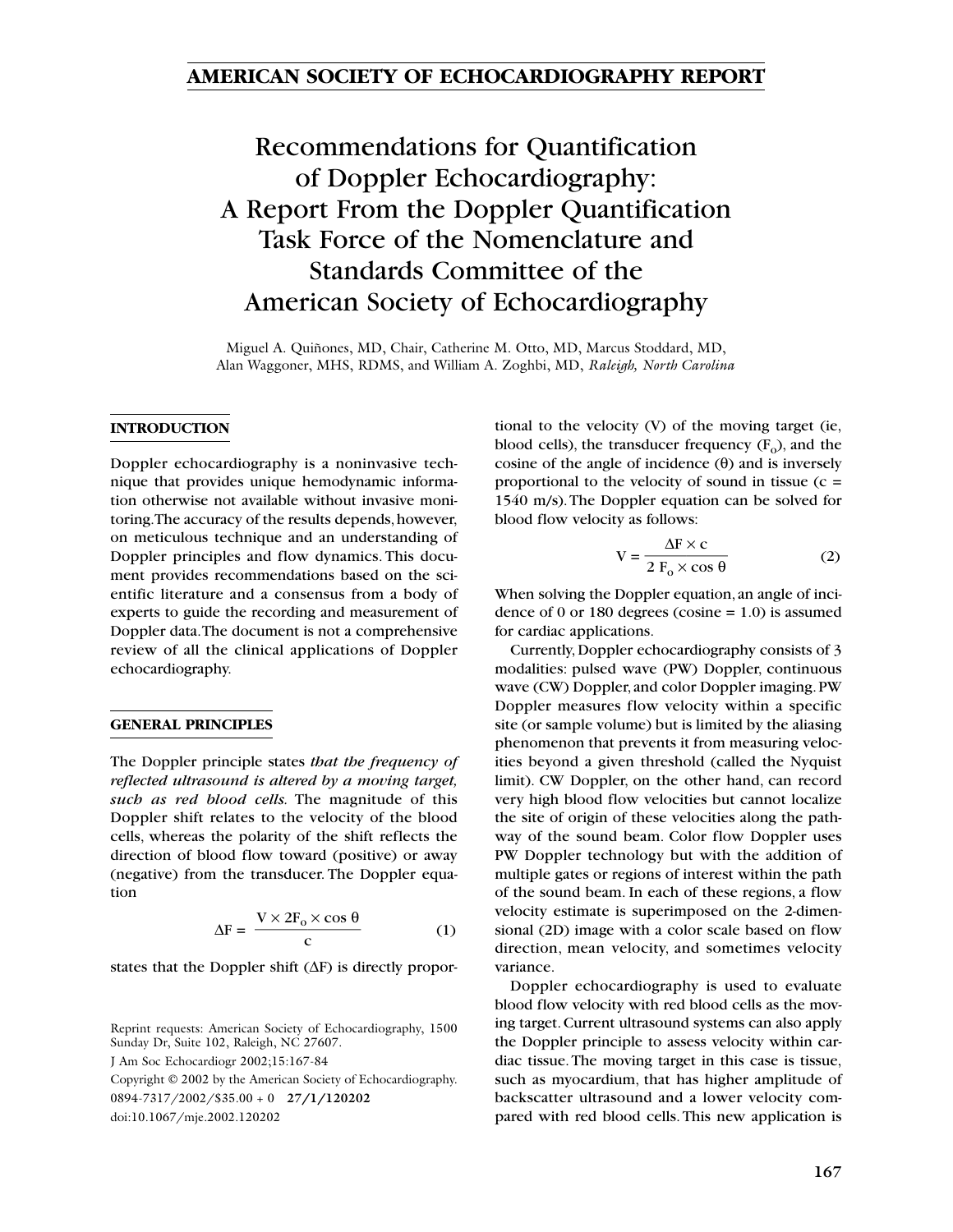called tissue Doppler and can be performed in the PW or the color mode.A comprehensive discussion of this new technology is beyond the scope of this document; however, some of the newer applications for measuring regional myocardial velocities that use the PW mode will be discussed.

Doppler echocardiography has 2 uses: detection and quantitation of normal and disturbed flow velocities. For detection purposes, all 3 modalities have high sensitivity and specificity. However, color flow Doppler often allows faster detection of abnormal flows and provides a spatial display of velocities in a 2D plane. Quantification of flow velocity is typically obtained with either PW or CW Doppler. Measuring velocity with color Doppler is possible, but the methods are still under development and have not been standardized across different brands of ultrasound equipment. (One exception is the proximal isovelocity surface acceleration method, used in the evaluation of valvular regurgitation.) The primary use of PW Doppler is to assess velocities across normal valves or vessels to evaluate cardiac function or calculate flow. Common applications include measurements of cardiac output (CO) and regurgitant volumes, quantitation of intracardiac shunts, and evaluation of diastolic function.

CW Doppler,on the other hand,is used to measure high velocities across restrictive orifices, such as stenotic or regurgitant valve orifices.These velocities are converted into pressure gradients by applying the simplified Bernoulli equation:

pressure gradient = 
$$
4V^2
$$
 (3)

This equation has been demonstrated to be accurate in flow models, animal studies, and in the cardiac catheterization laboratory as long as the velocity proximal to the obstruction does not exceed 1.5 m/s. Common clinical applications include determining pressure gradients in stenotic native valves, estimating pulmonary artery (PA) systolic pressure from the velocity of tricuspid regurgitation (TR), and determining prosthetic valve gradients. The combination of PW and CW Doppler has been used with great accuracy to determine stenotic valve areas with the continuity equation.

An alternative technique also used for recording high flow velocities is the high pulse repetition frequency (PRF) modification of the PW Doppler.High PRF uses range ambiguity to increase the maximum velocity that can be detected with PW Doppler. Multiple sample volumes are placed proximal to

and at the depth of interest. PRF is determined by the depth of the most proximal sample volume, which allows measurement of higher velocities without signal aliasing at the depth of interest. Although the resulting spectral output includes frequencies from each of the sample volume depths, the origin of the high-velocity signal is inferred from other anatomic and physiologic data, as with CW Doppler.

#### **RECOMMENDATIONS ON RECORDING AND MEASUREMENT TECHNIQUES**

The accuracy of measuring blood cell velocities by Doppler relies on maintaining a parallel orientation between the sound waves and blood flow. Although most ultrasound systems allow correction of the Doppler equation for the angle of incidence, this measurement is difficult to perform accurately because of the 3-dimensional orientation of the blood flow. Angle correction is therefore not recommended. The Doppler sound beam should be oriented as parallel as possible to the flow, guided both by the 2D image (sometimes assisted by color flow imaging) and the quality of the Doppler recording. Small (<20 degrees) deviations in angle produce mild (<10%) errors in velocity measurements. Although these errors may be acceptable for low-velocity flows, when Doppler is used to derive pressure gradients even a small error in velocity measurement can lead to significant underestimation of the gradient because of the quadratic relation between velocity and pressure gradient.

#### **PW Doppler**

PW Doppler is used in combination with the 2D image to record flow velocities within discrete regions of the heart and great vessels. Measurements derived from these velocities are used to evaluate cardiac performance (Figure 1). The most common sites are the left ventricular outflow tract (LVOT), mitral annulus and left ventricular inflow (at the tips of the mitral valve leaflets), pulmonic valve annulus and PA, tricuspid valve inflow, hepatic veins, and pulmonary veins. The flow volume passing through these sites can be calculated as the product of the velocity-time integral (VTI) and the cross-sectional area (CSA) of the respective site. When recording velocities for flow measurements, the sample volume is placed at the same location as the 2D measurements of CSA. Adjust the sample volume axial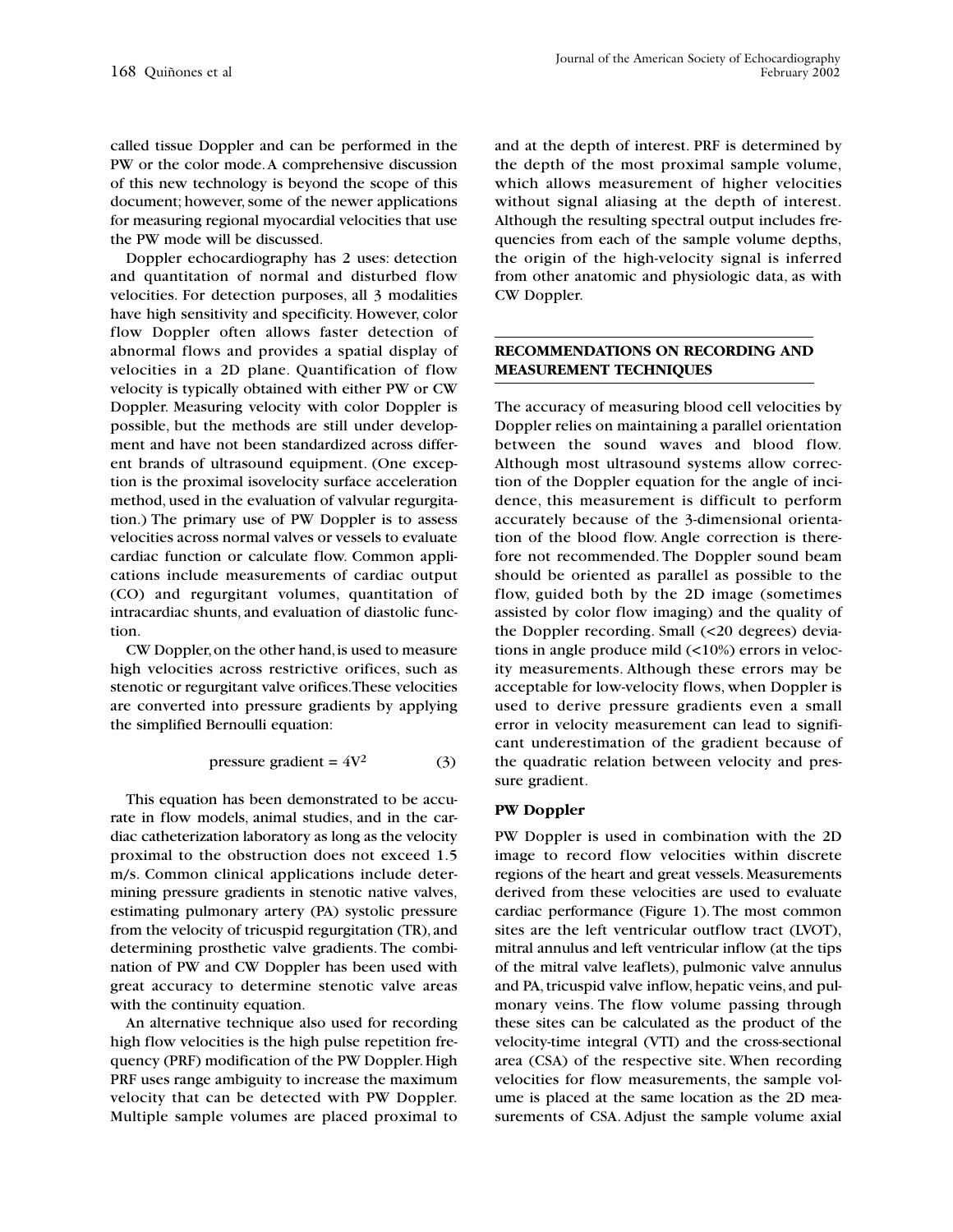

**Figure 1** PW Doppler recording of left ventricular outflow track velocity obtained from apical window. Because flow is away from transducer, velocities are displayed below baseline. Notice narrow spectral pattern during flow acceleration and deceleration and wider dispersion seen during mid-systole. Degree of dispersion indicates range of blood flow velocities detected within sample volume.

length to 5 to 7 mm and set the wall filters at low levels to ensure that lower velocities adjacent to the baseline are recorded for the timing of flow to be measured correctly.The velocities should be recorded over at least 2 or 3 respiratory cycles at a paper or sweep speed of 50 or 100 mm/s; the faster speed is essential for measurements that require precise time resolution, such as time intervals, integrals, and velocity slopes.

A typical PW Doppler velocity consists of a spectral recording of varying intensity, depending on the acoustic density of the reflected interface, ie, the mass of blood cells (Figure 1). The most dense (or brightest) portion of the spectral tracing represents the velocity of the majority of blood cells, also known as the modal velocity. Likewise, less dense areas depict the velocity of a lesser mass of blood cells.When measuring velocities, use the outer edge of the dense (or bright) envelope of the spectral recording.

#### **CW Doppler**

In contrast to PW Doppler, CW Doppler records the velocities of all the red blood cells moving along the path of the sound beam (Figure 2). Consequently, a CW Doppler recording always consists of a full spectral envelope with the outer border corresponding to the fastest moving blood cells. No simple guidelines guarantee a parallel orientation of the CW beam with blood flow in all instances. However, color flow Doppler can help determine the direction

#### Continuous Wave Doppler



**Figure 2** CW Doppler recording of velocity through aortic valve in patient with AS. Transducer position is at apex; thus systolic velocities are displayed below baseline. In diastole, positive mitral inflow velocities can be seen as inflow moves toward transducer. Note wide spectral dispersion of velocities during systole and diastole indicating that Doppler beam is detecting all flow velocities encountered along its course.

of the jet in a 2D plane, particularly in regurgitant lesions. A nonimaging CW transducer is recommended to search for the highest velocity, particularly in aortic stenosis (AS), in which multiple windows of examination may be required to detect the highest velocity. Measurements of velocities recorded by CW Doppler are always taken from the outer border. The site of origin of a high-velocity jet is inferred from the particular lesion that is being examined.For instance, if the CW beam is directed through a stenotic aortic valve, the outer edge of the recording is assumed to represent the stenotic jet velocity. Therefore, only well-defined envelopes should be used for quantitation of velocities to obviate significant errors.These recommendations are also applied when high PRF is used to record a high-velocity jet, except that high PRF should be used in combination with the 2D image.

#### **Color Flow Doppler**

A comprehensive discussion of color flow Doppler is beyond the scope of this document. Nevertheless, the following are some basic recommendations that apply to any ultrasound machine. Processing the multigate Doppler information and creating the color pixels take a certain amount of time; therefore the larger the area of interest, the slower the frame rate. For this reason, a smaller area of interest should be used and depth settings kept at the lowest possi-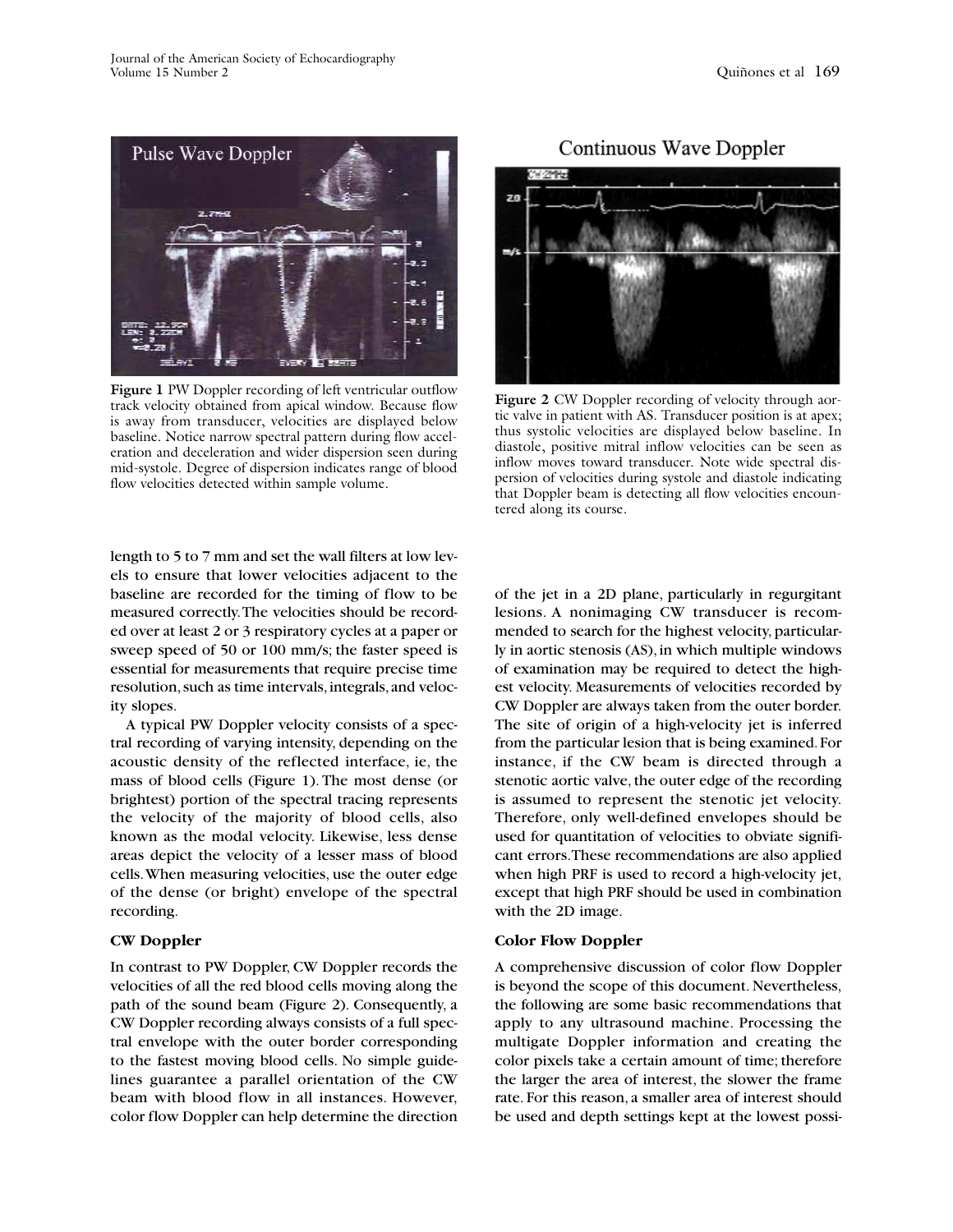# Flow Diagram



## Measurement of Stroke Volume LV Outflow



**Figure 4** Method used in determining systolic flow volume through left ventricular outflow.

## $Flow = CSA \times Velocity$

**Figure 3** Diagrammatic illustration of flow through a vessel showing 2 different flow profiles. Flat profile with all cells traveling at same velocity and parabolic profile with cells at center traveling faster than those on the side. At any given time, flow through the vessel represents product of average velocity of all cells multiplied by CSA of the vessel.

ble level that allows visualization of the structure in question. When high-velocity blood flows are analyzed,set the color scale at the maximum allowed for that given depth. Color Doppler gain should be set just below the threshold for noise.

#### **RECOMMENDATIONS RELATING TO SPECIFIC CLINICAL USES**

#### **Flow Measurements**

**PW Doppler technique.** Flow is derived as the product of CSA and the average velocity of the blood cells passing through the blood vessel or valve orifice during the flow period (Figure 3), whereas stroke volume (SV) represents the product of CSA and VTI. When PW Doppler is used, the velocities recorded within the sample volume will be affected by the flow profile.With current instrumentation, assessing flow profile or measuring the average velocity of the blood cells is difficult. Consequently, volume-flow measurements are most accurate when flow is laminar (ie, all blood cells are moving in the same direction) and the profile is flat. The most important technical factor to ensure accu-

racy of measurements is to properly match the site of velocity recording with the anatomic measurement of the CSA.<sup>1</sup> For this reason, it is preferable to use sites where the CSA does not change significantly during the flow period and can be determined accurately from the 2D image and where the flow profile is likely to be flat. When tracing the velocity to derive a VTI, it is best to trace the outer edge of the most dense (or brightest) portion of the spectral tracing (ie, the modal velocity) and ignore the dispersion that occurs near peak velocity. For patients in sinus rhythm, data from 3 to 5 cardiac cycles may be averaged. However, in patients with irregular rhythms such as atrial fibrillation, 5 to 10 cycles may be required to ensure accuracy of results.

The preferred sites for determining SV and cardiac output (in descending order of preference) are as follows:

- 1. The LVOT tract or aortic annulus
- 2. The mitral annulus
- 3. The pulmonic annulus

The LVOT is the most widely used site.<sup>2</sup> SV is derived as:

$$
SV = CSA \times VTI
$$
 (4)

The CSA of the aortic annulus is circular, with little variability during systole. Because the area of a circle  $=\pi r^2$ , the area of the aortic annulus is derived from the annulus diameter (D) measured in the parasternal long-axis view as:

$$
CSA = D^2 \times \pi/4 = D^2 \times 0.785
$$
 (5)

Image the LV outflow with the expanded or zoom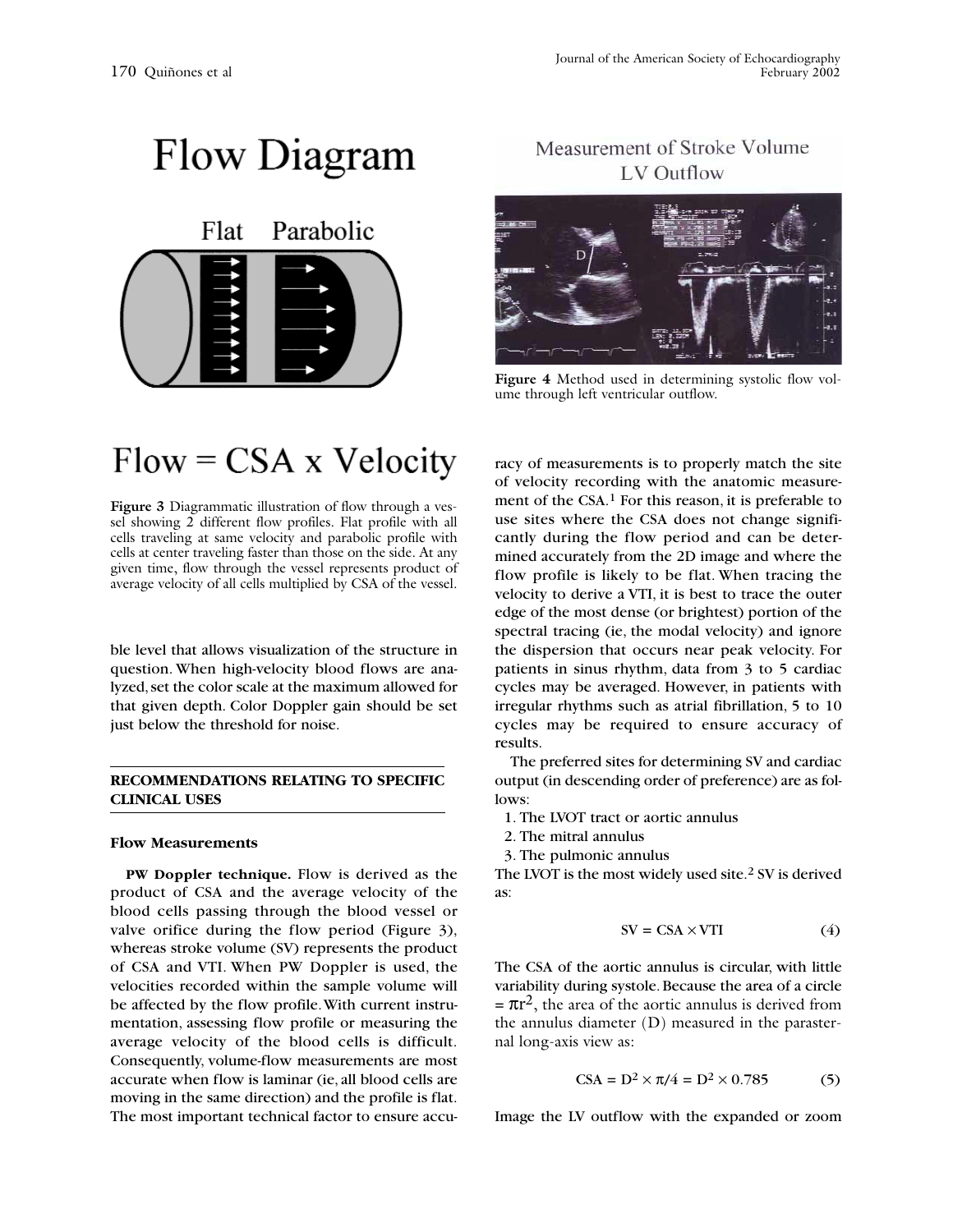## Measurement of Stroke Volume Mitral Annulus



**Figure 5** Method used in determining diastolic flow volume through mitral annulus.

option and place 1 or 2 beats in a cineloop (Figure 4).This imaging allows a more precise measurement of the annulus diameter during early systole from the junction of the aortic leaflets with the septal endocardium,to the junction of the leaflet with the mitral valve posteriorly, using inner edge to inner edge.The largest of 3 to 5 measurements should be taken because the inherent error of the tomographic plane is to underestimate the annulus diameter.When serial measurements of SV and CO are being performed, use the baseline annulus measurement for the repeated studies because little change in annulus size occurs in adults over time.

The LV outflow velocity is recorded from the apical 5-chamber or long-axis view, with the sample volume positioned about 5 mm proximal to the aortic valve (Figure 4).The opening click of the aortic valve or spectral broadening of the signal should not be viewed in mid-systole because this means the sample volume is into the region of proximal acceleration.The closing click of the aortic valve is often seen when the sample volume is correctly positioned.

The LVOT method should not be applied when the landmarks needed to measure the annulus diameter cannot be properly visualized or if evidence of LV outflow obstruction exists because the velocities recorded will not be matched to the CSA of the aortic annulus.

Flow across the mitral annulus is measured in the apical 4-chamber view with equation 4 (Figure

### Measurement of Stroke Volume Pulmonic Annulus



Figure 6 Method used in determining systolic flow volume through pulmonic annulus.

5).Although the mitral annulus is not perfectly circular, applying a circular geometry (equation 5) gives similar or better results than attempting to derive an elliptical CSA with measurements taken from multiple views.2,3 The diameter of the mitral annulus should be measured from the base of the posterior and anterior leaflets during early to middiastole, 1 frame after the leaflets begin to close after its initial opening.The sample volume is positioned so that in diastole it is at the level of the annulus.

The pulmonic annulus is probably the most difficult of the 3 sites, mostly because the poor visualization of the annulus diameter limits its accuracy and the right ventricular (RV) outflow tract contracts during systole. Measure the annulus during early ejection (2 to 3 frames after the R wave on the electrocardiogram) from the anterior corner to the junction of the posterior pulmonic leaflet with the aortic root (Figure 6).<sup>4,5</sup> Equations 4 and 5 are used to derive SV and CSA, respectively.

When learning to measure flow volumes across the above sites, make measurements in all 3 sites in patients without regurgitant lesions or intracardiac shunts because the flow through these sites should be equal. Doing this will develop expertise needed to apply these methods accurately. In regurgitant valve lesions, the forward flow through the regurgitant valve is greater than through the other valves, and the difference between them is equivalent to the regurgitant flow. Regurgitant fraction, an index of severity of regurgitation, is derived as regurgitant flow (in milliliters) divided by the forward flow across the regurgitant valve. In the presence of significant left-to-right intracardiac shunts, flow measurements can calculate the pulmonic to systemic (Qp:Qs) flow ratio. For example, in a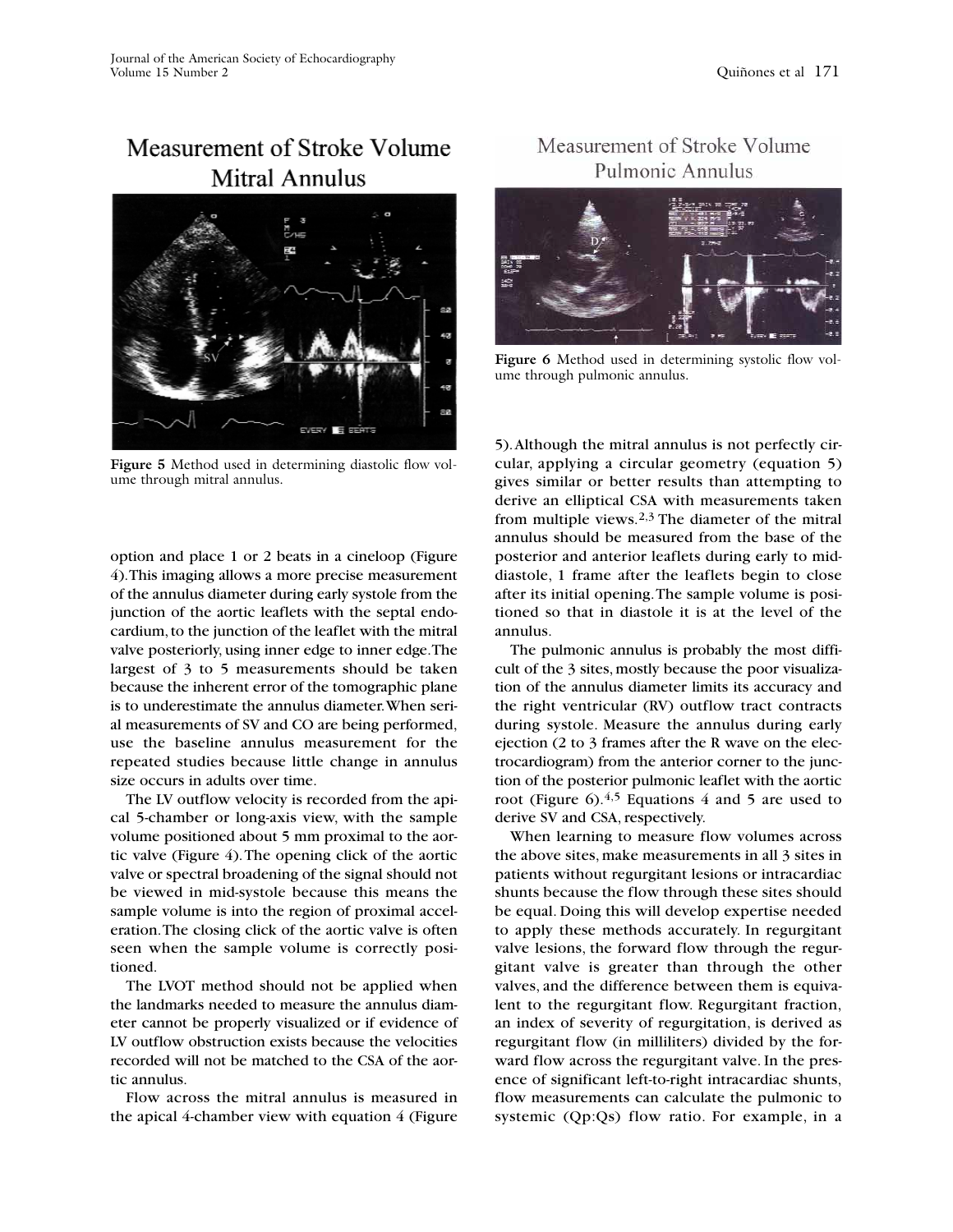**PULMONARY VEIN** 

# **MITRAL**

Doppler Assessment of Diastolic Function

**Figure 7** Example of transmitral and pulmonary vein velocity recordings in a healthy subject. Pulmonary vein velocity recording has been aligned in time with mitral velocity for illustration purposes.

patient with an atrial-septal defect, pulmonic flow will be much higher than aortic flow; the ratio of the two is equivalent to the Qp:Qs ratio. In the best of hands, these calculations may have up to a 20% error.

**Flow measurements with CW Doppler.** Recordings of flow velocity through the above sites are also possible with CW Doppler. In addition, flow velocity can be recorded in the ascending aorta from the suprasternal notch.<sup>6</sup>The main difficulty with CW Doppler is that the velocity envelope reflects the highest velocity of the moving blood cells. This, in turn, is affected by the flow profile and the smallest CSA of flow. For example, when recording the LV outflow velocity from the apical window by CW, the velocity integral is related to the CSA of the aortic valve rather than the annulus.<sup>7</sup> The area of the valve is more difficult to derive with 2D imaging.

A primary application of Doppler is in the serial evaluation of SV and CO. Given that the CSA is relatively stable in the same patient, the VTI can accurately track changes in SV. The day-to-day variability of velocity measurements appears to be less with CW than with PW Doppler.8

#### **Application of Flow Measurements in the Evaluation of Diastolic Function**

**Left ventricle.** PW Doppler recordings of the mitral and pulmonary vein velocities can provide insight into the dynamics of LV filling and help evaluate diastolic function (Figure  $7$ ).<sup>9-11</sup> Importantly,

#### Isovolumic Relaxation Time - CW



**Figure 8** Method used for measuring IVRT from recording of LV outflow and inflow velocities with CW Doppler. Transducer is at cardiac apex, and Doppler cursor is aligned in intermediate position between aortic and mitral valves.

changes in these velocities occur with alterations in left atrial and LV diastolic pressures.<sup>12-18</sup> In addition, the transmitral velocity, together with tricuspid and hepatic vein velocities, is useful when evaluating cardiac tamponade and constrictive pericarditis.19-23

*Mitral inflow velocity.* Parameters of diastolic function that reflect changes in flow should be measured from recordings of the inflow velocity at the mitral annulus,where the CSA is more stable.On the other hand, parameters that relate to the transmitral gradient are best obtained at the tips of the valve leaflets. The measurements obtained are divided into 3 categories: (1) absolute velocities such as E and A velocities, (2) time intervals such as acceleration and deceleration times, and (3) time-velocity integrals such as the integrals of the E and A velocities, respectively.The ratio of these integrals to the total integral of flow velocity is used as an index of the respective filling fractions.The first 2 categories are best measured at the tips of the valve leaflets, whereas the third is more accurate from the mitral annulus site.

An additional index of diastolic function is the isovolumic relaxation time (IVRT), defined as the interval from the closure of the aortic valve to the opening of the mitral valve. This interval can be accurately measured by Doppler with either PW or CW Doppler. With PW Doppler, the transducer is angulated into the apical 5-chamber or long-axis view and the sample volume placed within the LVOT, but in proximity to the anterior mitral valve (MV) leaflet to record both inflow and outflow sig-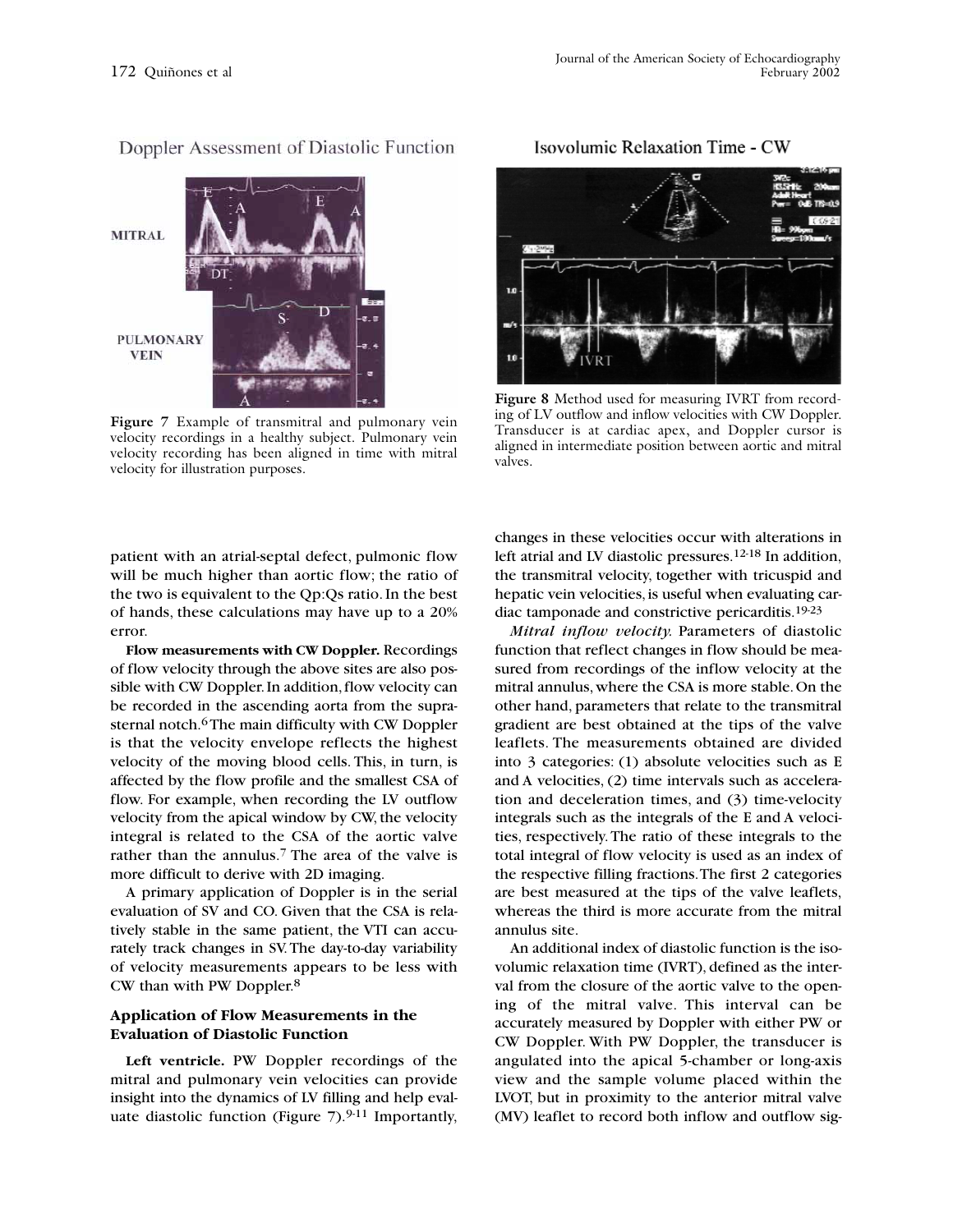**MITRAL PULM VEIN NORMAL** Ā **DELAY RELAX** (normal LVFP) **PSEUDONORMAL** (high LVFP)

**Figure 9** Diagrammatic illustration of 3 common patterns of mitral and pulmonary vein velocities: normal, delayed relaxation, and pseudonormal.

nals.With CW Doppler, IVRT is measured by aiming the Doppler beam at an intermediate position between inflow and outflow to record both velocities (Figure 8). IVRT is measured as the interval between the end of ejection and the onset of mitral inflow. As a rule, CW recordings provide a more reproducible measure of IVRT than PW. Three to 5 cardiac cycles should be averaged when measuring transmitral velocities and IVRT. One exception to this rule is made in conditions in which these velocities change with respiration, such as in pericardial constriction or tamponade. In these cases, the velocities should be recorded with a respiratory tracing and averaged separately.

Certain patterns have been associated with changes in left atrial pressures in patients with LV disease, particularly those with depressed systolic function (Figure 9). With normal pressures, the transmitral velocity, as a rule, has a lower E than A velocity with a prolonged IVRT and deceleration time, reflecting the impaired relaxation of the left ventricle. On the other hand, with higher left atrial pressures, the E velocity increases whereas the IVRT and deceleration time shorten. This resembles the pattern seen in healthy young persons and thus it is referred to as pseudonormal.

*Pulmonary vein velocity.* Analysis of the pulmonary vein velocities can provide insight into the diastolic properties of the LV and the function of the left atrium. Certain patterns have been associated with increased left atrial pressures in patients with

#### **Tissue Doppler Myocardial Velocity**

LV Ea 20 **Figure 10** Myocardial velocity recording obtained from apical window with tissue Doppler using PW mode. Diagram illustrates Doppler cursor with sample volume positioned at base of lateral wall. Recording shows systolic positive wave  $(S)$ , early diastolic wave  $(E_m)$ , and atrial wave

LV disease, particularly those with depressed systolic function, that complement the information derived from the mitral inflow velocity (Figure 9).<sup>16,17</sup> With current technology, the velocity of flow within the pulmonary veins can be recorded from the transthoracic apical view in 80% of patients.The most common vein accessible from this window is the right upper pulmonary vein.The flow within the vein can be visualized with color Doppler using a lower velocity scale (<40 cm/s) and the PW sample volume can be placed inside the vein.Without attention to proper sample volume location, 2 errors commonly occur.The sample volume can be placed near the opening of the pulmonary vein but still within the left atrium, or the low-velocity motion of the posterior atrial wall can be recorded. When recording the pulmonary veins, keep the wall filters at a low level.

The flow velocity measurements currently recommended in the pulmonary veins are the peak systolic (S), peak diastolic (D), and atrial reversal (A) velocities, the S/D ratio, and the duration of the A velocity (Figures 7 and 9).

*Myocardial and annular velocities.* Longitudinal velocities within the myocardium can be recorded with tissue Doppler from the apical window with the PW mode. A small  $(5 \text{ mm})$  sample volume is placed within a myocardial segment and a spectral recording of velocities within the segment obtained (Figure 10). For optimal recording of tissue velocity, both gains and filter settings should be set low.



 $(A<sub>m</sub>)$ .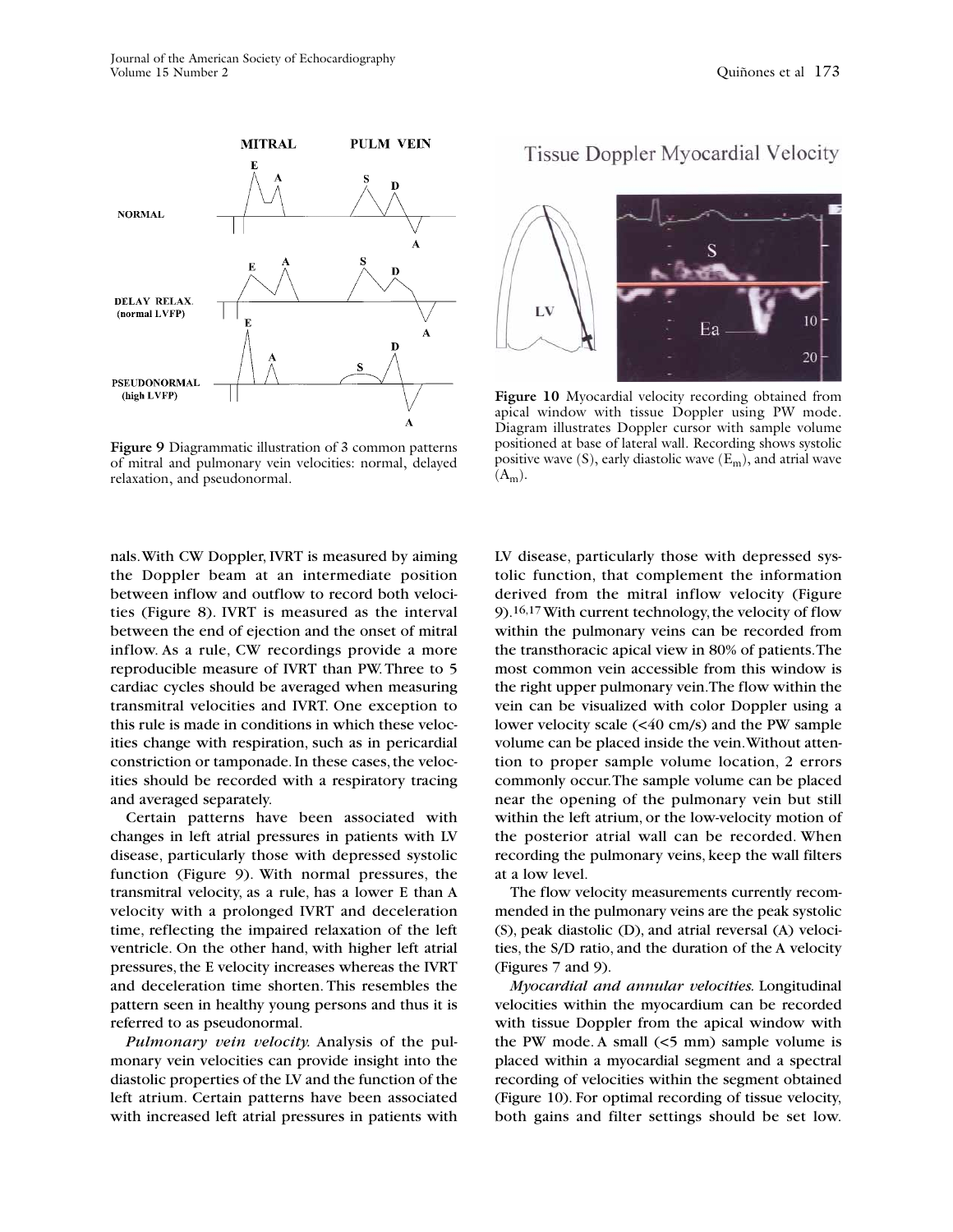

**Figure 11** Demonstration of method used to measure flow propagation velocity using color M-mode. In panel A, 2D color Doppler frame with M-mode cursor aligned in center of red inflow velocities is shown. Panels B and C illustrate color M-mode tracing obtained through cursor at 2 different aliasing velocities obtained by shifting 0 baseline. This maneuver enhances appreciation of the

Myocardial velocities are highest at the base and lowest toward the apex. Consequently, the velocities at the basilar segments are commonly used to assess the function of the corresponding wall.The sample volume is usually placed at the junction of the LV wall with the mitral annulus.

The spectral longitudinal velocity of the myocardium normally consists of a positive systolic wave and 2 diastolic peaks, one during early diastole and a second during atrial contraction (Figure 10). The early diastolic velocity ( $E_m$ ; also referred to as  $E_a$  for annular velocity) has been demonstrated to be an index of LV relaxation that is relatively insensitive to left atrial pressure.<sup>24-26</sup> Although  $E_m$  can be measured in any ventricular wall, the lateral wall and septum have been more commonly used in the evaluation of diastolic function. The ratio of transmitral E velocity to  $E_m$  has been recently demonstrated to relate well with mean left atrial (or pulmonary capillary wedge) pressure in multiple clinical scenarios, such as depressed or normal systolic LV function, hypertrophic cardiomyopathy, sinus tachycardia, and atrial fibrillation.26-30

*Flow propagation velocity.* Color Doppler can record an early inflow velocity across the MV from the apical 4-chamber view (Figure 11). An M-mode cursor placed in the center of the brightest inflow velocity can record a color M-mode of the inflow jet

## Hepatic vein velocity



propagation velocity. **Figure 12** Normal hepatic vein velocity recorded from subcostal window. From this window, a negative velocity indicates antegrade flow moving toward RA. Notice that antegrade systolic velocity is larger than antegrade diastolic velocity. Small retrograde atrial (A) velocity is also seen. These velocities are subject to variation with respiration.

as it moves from the mitral inflow area toward the apex.Adjusting the color Doppler baseline can highlight a color edge, the slope of which represents the propagation velocity of blood flowing toward the apex.This flow propagation velocity has been shown to relate inversely with the time constant of LV relaxation and to be fairly insensitive to changes in left atrial pressures.<sup>31,32</sup> In a manner analogous to the  $E_m$ velocity, the ratio of transmitral E to flow propagation velocity relates to mean left atrial (or pulmonary capillary wedge) pressure.33,34

#### **Right ventricle**

*Tricuspid inflow velocity*. As with the mitral inflow, the tricuspid inflow velocity reflects the atrioventricular diastolic pressure-flow interactions on the right side of the heart.Tricuspid flow velocities, however, are also affected by respiration; thus all measurements taken must be averaged throughout the respiratory cycle or recorded at end-expiratory apnea.The tricuspid inflow velocity is best recorded from either a low parasternal RV inflow view or from the apical 4-chamber view.

The same measurements derived from the mitral inflow velocity can be measured in the tricuspid.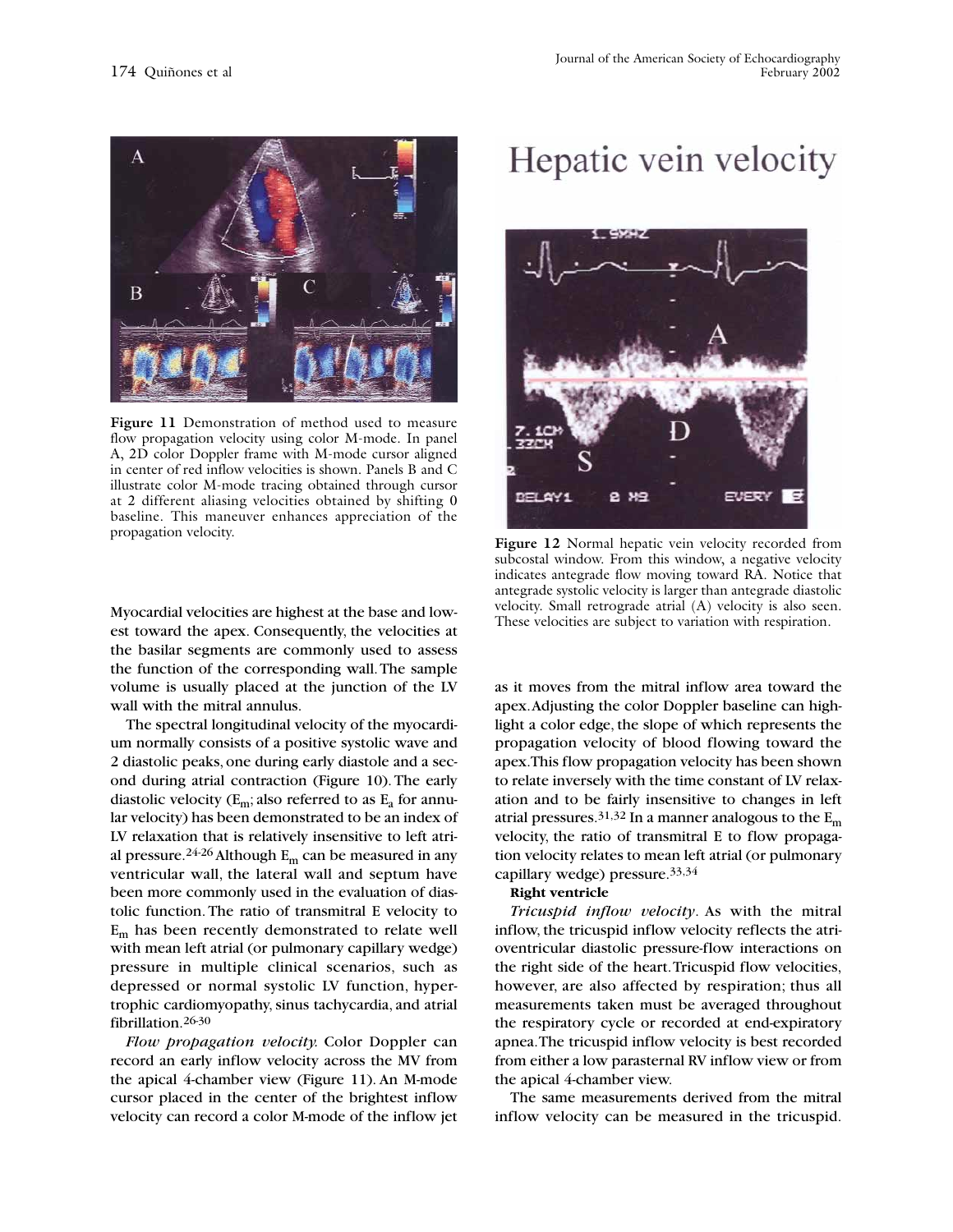However, to date, there are fewer investigations available on the application of these measurements in the evaluation of RV diastolic function. RV IVRT has not been used as an index of diastolic function because it is significantly altered by pulmonary hypertension and difficult to measure with Doppler alone.

*Hepatic vein flow velocity.* The velocity of flow in the hepatic veins can be recorded from the subcostal window with the flow oriented parallel to the sound waves (Figure 12).The normal pattern of flow velocity consists of systolic and diastolic antegrade flow velocities (S and D waves, respectively) and a retrograde A velocity. Each of these waves being profoundly altered by the 2 phases of respiration. The influence of respiration differs between disease states.These variations may be used to differentiate between restrictive and constrictive pericardial disorders.22

#### **Estimation of Right-sided Pressures**

When TR is present, application of the  $4V<sup>2</sup>$  equation to the peak TR velocity provides a close estimate of the peak pressure gradient between RV and right atrium (RA).35 Consequently, RV systolic pressure can be derived by adding an estimate of mean RA pressure to the peak RV-RA gradient. The mean RA pressure is estimated with the magnitude of the inferior vena cava collapse, with inspiration and variations in the hepatic vein velocities.36-38 In the absence of pulmonic stenosis, the peak RV pressure is equivalent to the PA systolic pressure. In the presence of pulmonic stenosis,the PA systolic pressure is estimated by subtracting the maximal pulmonic valve pressure gradient, derived from the velocity across the valve by CW Doppler, from the peak RV systolic pressure.The accuracy of these pressure estimates depends on recording a clear envelope of the TR velocity by CW Doppler. If the signal is incomplete, significant underestimation of the peak TR velocity will occur. The quality of the TR velocity recording may be enhanced with contrast echocardiography by injecting agitated saline solution or other contrast echocardiographic agents intravenously.39

Varying degrees of pulmonic regurgitation (PR) are common, particularly in cardiac patients. The velocity of PR reflects the instantaneous gradient between PA and RV.Thus, the PR velocity at end-diastole may be used to derive the PA diastolic pressure with the  $4V^2$  equation and adding to the pressure gradient an estimate of mean RA pressure.

The RV outflow and pulmonic flow velocities are often altered in the presence of significant pul-

## **Continuity Equation**

 $Flow(Q) = CSA \times Velocity$ 



**Figure 13** Diagrammatic representation of continuity equation. When laminar flow encounters a small discrete stenosis, it must accelerate rapidly to pass through small orifice. Flow proximal to stenosis is same as flow passing through stenosis. Because flow equals velocity times CSA, area of stenotic orifice can be solved if velocity through orifice and flow is known.

monary hypertension.The acceleration time is shortened, and a mid-systolic notch in the flow velocity envelope is often present.An inverse curvilinear relation exists between the acceleration time and mean PA pressure from which regression equations have been developed. The 95% confidence limits of the estimate of PA pressure with these equations are, however, too wide for accurate clinical use and are therefore not recommended.

#### **Pressure Gradients and Valve Areas**

Recommendations on the use of CW Doppler for recording high-velocity jets have been previously discussed. The modified Bernoulli equation,  $4V^2$ , is very accurate in estimating the pressure gradient across a restrictive orifice under most physiologic conditions. $40-43$  The exceptions are as follows: (1) a velocity proximal to the stenosis greater than 1.5 m/s; (2) the presence of 2 stenotic areas proximal to each other, for example, subpulmonic stenosis combined with valvular stenosis; and (3) the presence of a long tunnel-like stenotic lesion.

In stenotic lesions, the jet velocity can derive the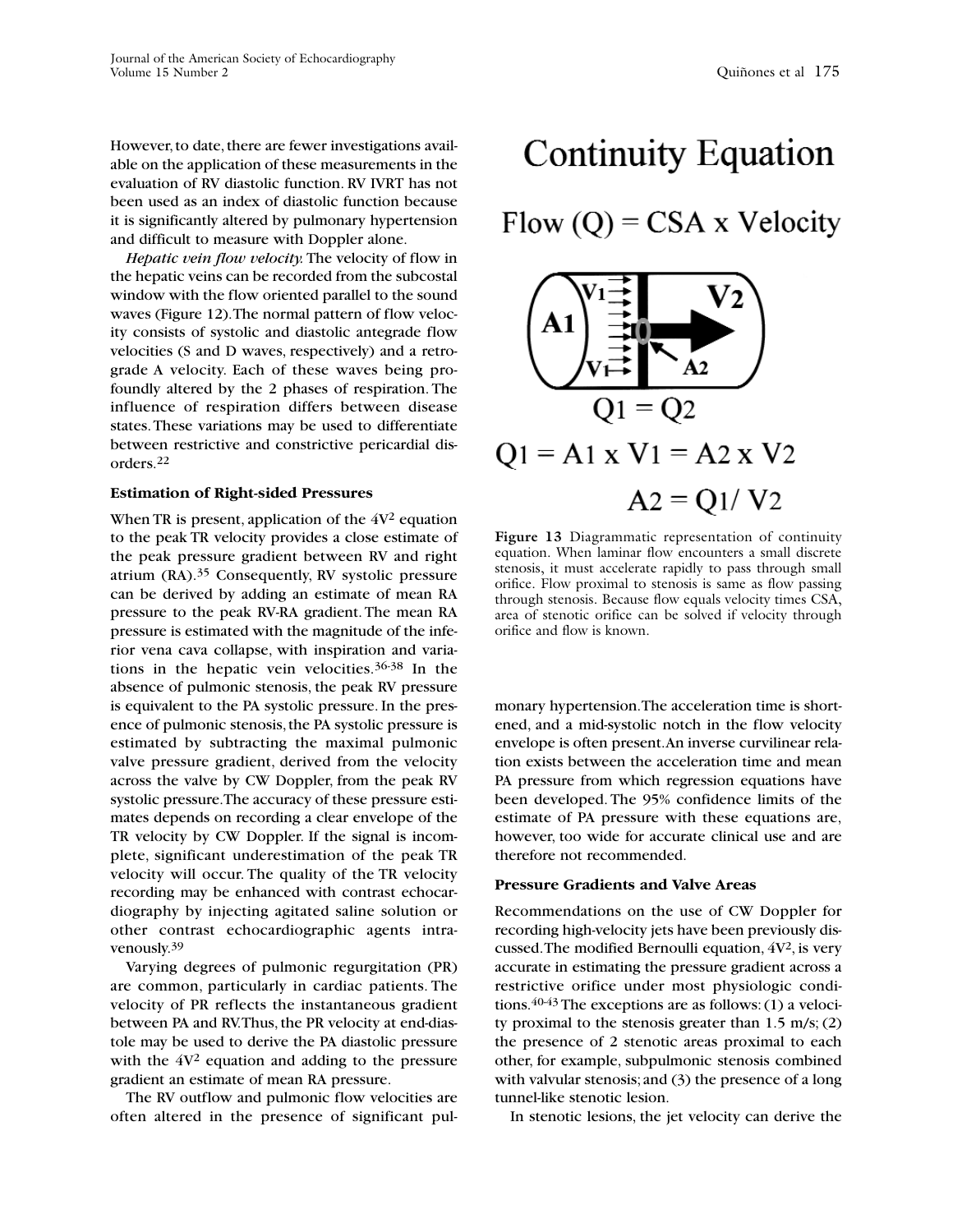**Mitral Stenosis** 

**Figure 14** CW Doppler tracing taken from a patient with mitral stenosis, illustrating measurement of pressure half time.

Mitral Stenosis - "Ski Slope"



**Figure 15** CW Doppler recording of transmitral velocity in a patient with mitral stenosis. Velocity pattern shows rapid early deceleration that decelerates to mid-diastole, giving rise to "ski slope" appearance. In these cases, estimating pressure half time from the slower component of velocity descent is better, as illustrated in second cardiac cycle.

peak instantaneous and the mean pressure gradient across the stenosis. The mean gradient is obtained by averaging the instantaneous gradients. Current ultrasound systems contain software to derive the peak velocity, VTI, and mean gradients from a tracing of the velocity envelope. It is important to include both heart rate and rhythm when reporting valve gradients.The Doppler equation is fairly accurate in deriving the pressure gradient across a tight stenosis. However, in AS the phenomenon of pressure recovery may result in a higher gradient by Doppler than the gradient measured by catheter, particularly if the distal pressure is recorded several centimeters away from the stenotic valve.In practice, the error is small and of minimal clinical significance.

**Valve area measurements with the continuity equation.** The continuity equation states that the flow passing through a stenotic valve is equal to the flow proximal to the stenosis (Figure 13). Given that flow equals velocity multiplied by CSA, if flow is known the area of stenosis can be derived as:

#### Stenotic area = Flow/Velocity across stenosis (6)

AS is the most common lesion for which the continuity equation is used. $4,44,45$  The flow volume represents the SV across the aortic valve, determined at the LV outflow. In AS, however, the sample volume must be positioned carefully to not be within the prestenotic flow acceleration region. Place the sample volume 1 cm proximal to the aortic valve while recording the velocity.Then, slowly move the sample

volume toward the valve until an increase in velocity and spectral broadening is seen. Thereafter, the sample volume is moved back until a narrow band of flow velocities is obtained.The denominator of the continuity equation is the integral of the stenotic jet. Consequently, the maximal AS velocity must be recorded by aligning the CW beam as parallel as possible to the stenotic jet. This is best accomplished with a nonimaging CW transducer that uses multiple windows of interrogation.

In mitral stenosis, the continuity equation is useful in situations for which the pressure half-time method is limited. However, in this lesion accurately determining flow across the mitral annulus is difficult. SV is therefore measured at the aortic annulus and used in the numerator of the equation; the denominator is the integral of the mitral stenosis jet. The method is quite accurate in the absence of associated mitral regurgitation (MR).5

**Mitral valve area with the pressure half-time method.** The pressure half-time (P1/2t) method is a simple and accurate method of determining valve area in mitral stenosis (Figure 14). Pressure half-time represents the time that the maximal pressure gradient takes to decrease by one half.When expressed in terms of velocity, this time is equivalent to the time that the peak stenotic velocity takes to drop by 30%. Early studies established an inverse relation between P1/2t and mitral valve area  $(MVA)$ , <sup>46</sup> and from this relation the following empirical equation was derived:

$$
MVA = 220/P1/2t \tag{7}
$$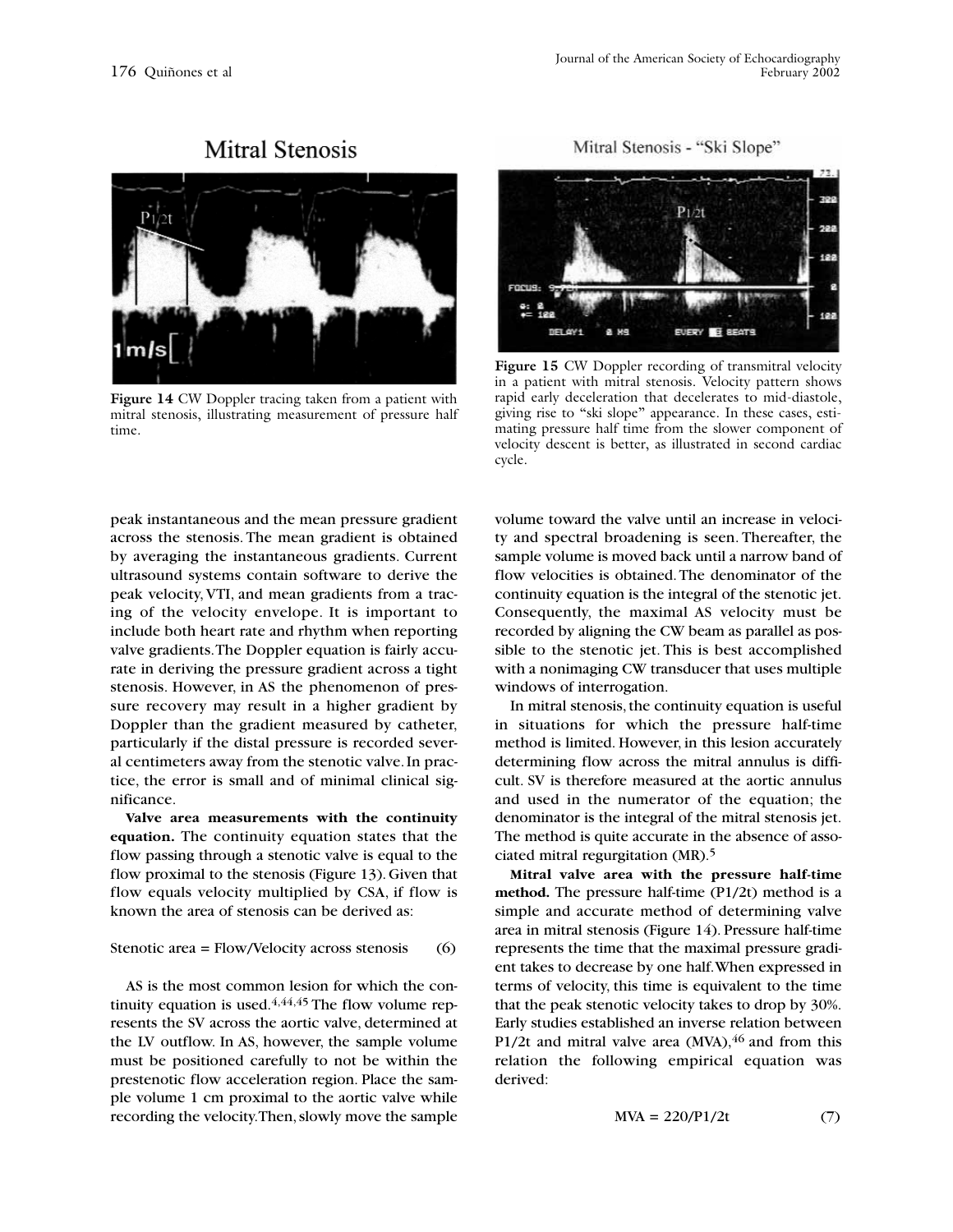Aortic Regurgitation- Pressure Half Time

**Figure 16** CW Doppler tracing of aortic regurgitation velocity illustrating method for determining pressure half

This formula works surprisingly well in most patients and can be reliably used in clinical decision making.47,48 Potential sources of errors must be considered, such as rapid heart rate, the presence of significant aortic regurgitation, and conditions that alter left atrial or LV compliance and/or LV relaxation.49-51 In some patients, the early velocity descent is curvilinear rather than linear, resembling a ski slope. In these instances, derive a pressure half time by extrapolating the mid-diastolic linear descent backward, as illustrated in Figure 15. Although there are similarities between mitral and tricuspid stenosis, the P1/2t method has not been as extensively validated for the calculation of tricuspid valve area.

#### **Application of Doppler in Regurgitant Valve Lesions**

Doppler echocardiography is the most commonly used diagnostic technique for detecting and evaluating valvular regurgitation. Multiple indexes have been developed to assess severity of regurgitation with PW, CW, and color Doppler. Although techniques for measuring these indexes are described in this document, recommendations concerning their clinical application will be discussed in an upcoming document dedicated to the evaluation of regurgitant valve lesions.

**Regurgitant volume, regurgitant fraction, and effective regurgitant orifice area.** In the presence of valvular regurgitation, the flow through the affected valve is greater than through other competent valves. For example, in MR more volume will pass through the MV than through the aortic or pulmonic

## **Effect of Central Jets**



velocity illustrating method for determining pressure nair<br> **Figure 17** Diagrammatic illustration explaining concept of time. entrainment. Flow is passing from chamber A to chamber B through discrete stenosis that generates high-velocity jet. Initial high-velocity jet is depicted in black. As highvelocity flow enters receiving chamber, blood that sits in that chamber is forced into motion. Blood cells will move in a circular fashion around high-velocity jet and will be encoded by color Doppler. Jet in receiving chamber becomes wider. In case of mitral valve regurgitation, this phenomenon will make regurgitant jet area appear larger than expected for a given volume of regurgitation.

> valves. The difference between the two represents the regurgitant volume. Regurgitant fraction is derived from the regurgitant volume divided by the flow through the regurgitant valve.<sup>3,52</sup> Careful measurement of flow volumes through the annular sites described can determine the calculation of regurgitant volume and regurgitant fraction.

> Effective regurgitant orifice area (EROA) is a new index of regurgitation derived with the continuity equation:

#### EORA = Regurgitant volume/Regurgitant VTI (8)

where the regurgitant VTI is the integral of the regurgitant velocity recorded by CW Doppler.53

**Application of pressure half time in aortic regurgitation.** Recording of aortic regurgitation jet by CW Doppler reflects the instantaneous pressure differential between the aorta and left ventricle.Thus, the rate of velocity decline from its early peak to late diastole is an index of severity of aortic regurgitation.Although this rate of decline may be measured as a slope, it is more commonly assessed by measuring pressure half time in a manner analogous to mitral stenosis; that is, the time taken for the peak velocity to decline by  $30\%$  (Figure 16).<sup>54</sup> To accu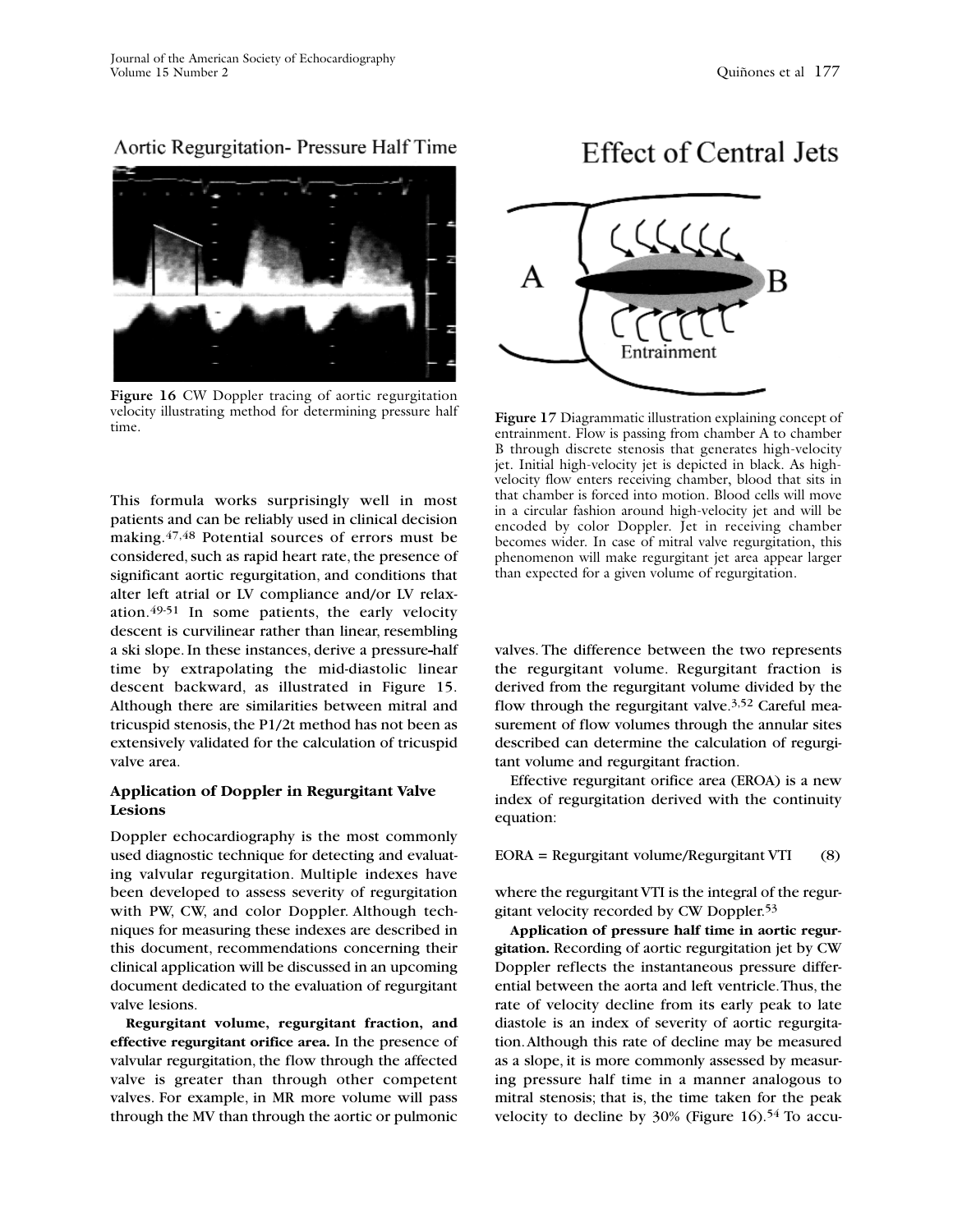Proximal Jet Height/Width



**Figure 18** Color Doppler recording of MR in parasternal long-axis (*left*) and short-axis (*right*) view. Measurement of jet height and width is illustrated by *arrows*.

rately measure this index, a complete envelope of the regurgitant jet must be recorded by CW and the peak velocity should be 4 m/s or greater. In addition to the severity of regurgitation, other hemodynamic factors such as LV diastolic compliance and systemic vascular resistance can alter the rate of decline of the regurgitant velocity.

**Application of color flow Doppler.** Color flow Doppler imaging is widely used to detect regurgitant valve lesions.The area of color Doppler flow velocity disturbance in the receiving chamber provides a semiquantitative evaluation of regurgitant severity. Trivial and mild degrees of regurgitation, as a rule, have thin jets that travel short distances into the receiving chamber; more severe lesions have broader jets covering larger areas within the receiving chamber. However, the regurgitant jet area is seriously limited by numerous technical and physiologic variables that affect the length and width of the regurgitant jet. Jets that are centrally directed into a receiving chamber tend to have a larger color jet area for a given flow because of entrainment of blood cells inside the receiving chamber (Figure 17). On the other hand, eccentric jets traveling along a wall will lose energy and have a smaller color area for a given flow.55 Regurgitant jet area should therefore be used with caution when assessing severity of regurgitant lesions. Furthermore, when assessing valve regurgitation, set the aliasing threshold in the color scale to the highest possible level to limit the effect of entrainment on the regurgitant jet area.

Parameters derived from the color flow velocities within the regurgitant orifice appear to be more accurate than the color jet area in evaluating severity of regurgitation.56-58 To assess these parameters



**Figure 19** Diagrammatic representation of concept of PISA used to assess severity of MR.

well, image the regurgitant site in multiple longitudinal and cross-sectional planes, paying meticulous attention to imaging the velocities within the regurgitant orifice. Both the width and the area of the regurgitant jet at the valve orifice (ie, near the vena contracta) or immediately distal to the orifice relate well with other independent measurements of severity of regurgitation (Figure 18).<sup>56-58</sup> Examination of the flow velocity pattern proximal to the regurgitant orifice provides insight into the severity of regurgitation. Proximal flow acceleration occurs with the isovelocity "surfaces" assuming a hemispheric shape adjacent to the regurgitant orifice that can be visualized with color Doppler (Figure 19).59-62 The velocity in this proximal isovelocity surface area (PISA) is equal to the aliasing velocity (Va). Regurgitant flow (in milliliters per second) can be derived from the PISA radius (r) as  $2\pi r^2$  $\times$  Va. Assuming the maximal PISA radius occurs simultaneously with the peak regurgitant flow and the peak regurgitant velocity (PkVreg), the EORA is derived as:

$$
EORA = (2\pi r^2 \times Va)/PkVreg
$$
 (9)

Regurgitant volume can be estimated as EORA multiplied by regurgitant VTI.<sup>63</sup>

The above calculations can be accurately performed only if the region of PISA appears hemispheric. To ensure this, the sound waves should be oriented parallel to flow and the color Doppler baseline shifted toward the direction of regurgitant flow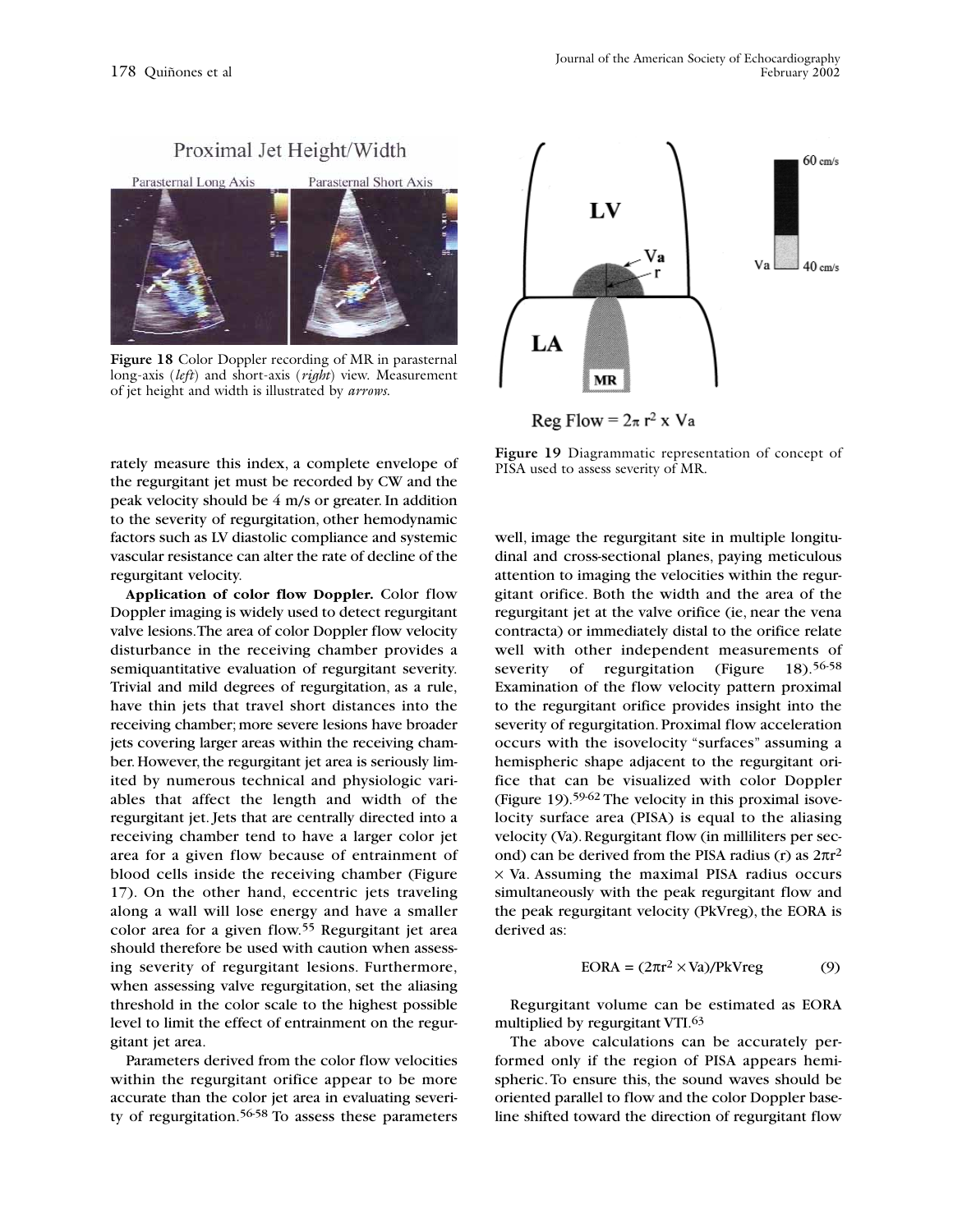until a semicircular area of PISA is well visualized. This method is therefore easier to apply to regurgitant lesions involving the MV, particularly those with centrally directed jets.

#### **Evaluating Prosthetic Valves**

The general principles for evaluating prosthetic valve function are similar to those of native valve stenosis. Because a prosthetic valve in general has a smaller effective area than the corresponding normal native valve,higher velocities,and therefore pressure gradients, are recorded through the prosthesis compared with a native valve. Velocities and gradients through prosthetic valves depend on valve type and size, flow, and heart rate. $64,65$  Thus, reporting heart rate in addition to other parameters should be part of the routine assessment of prosthetic valve function. Overall, pressure gradients by Doppler and by catheter measurements correlate well.<sup>66</sup> However, in certain valve prostheses, specifically bileaflet valves, overestimation of gradients by Doppler has been demonstrated, particularly for smaller sized prostheses.67,68

The technique of recording adequate velocities through prosthetic valves is similar to that of native valves, with special attention directed toward minimizing the angle of incidence between the Doppler beam and flow velocity. For prostheses in the mitral or tricuspid position, this is performed from the apical or low parasternal window and can be guided with color flow imaging. However, some cases, because of an unusual position of the valve or presence of obstruction, have an eccentric inflow jet (or jets). In these cases the window of examination should be modified accordingly. For aortic valve prostheses, recording from all available windows, including apical, right sternal border, suprasternal, and subcostal, is encouraged to avoid an error in flow angulation and underestimation of gradients. This recording is particularly important in stenotic prosthetic valves, for which the stenotic jet may be eccentric, similar to native AS.

**Prosthetic aortic valve function.** Because gradients depend on flow (among other factors), the continuity equation is also applied to prosthetic valves.For prosthetic aortic valves, measurement of flow is usually performed with the apical 5-chamber or long-axis view,with the sample volume positioned within 1 cm proximal to the valve. By the continuity equation, effective aortic valve area can be derived as SV divided by the time-velocity integral of the jet. For determination of SV,measure the diameter of the LVOT;but in difficult cases, the sewing ring diameter can be

substituted for the LVOT diameter, recognizing that it may yield a higher value for the effective valve area.65,69

Doppler-derived effective valve areas have been shown to relate to valve size and have been reported for few prostheses. A Doppler velocity index, derived as the ratio of peak velocity in the LVOT to the peak velocity through the prosthesis, is less dependent on valve size.This index is especially useful if the valve size is not known at the time of the study 65,68

**Prosthetic mitral and tricuspid valve function.** Mean gradients for several types of mitral prostheses and more recently for tricuspid prostheses, have been reported. Effective valve area has been derived for prosthetic MVs with the P1/2t formula. However, the constant of 220 has been derived for native MVs, not for prosthetic MVs.70 As with native valves, the P1/2t method has limitations similar to those previously discussed but is useful in detecting prosthetic valve obstruction.71 In cases in which discordance between gradients and effective area is apparent, application of the continuity equation may be beneficial.72 No data are available for the application of the continuity equation in tricuspid valves.

**Prosthetic valve regurgitation.** For the most part, all the currently used mechanical valves have a minimal degree of functional ("built-in") regurgitation that, at times, is detected with Doppler ultrasound and should not be confused with pathologic regurgitation.73,74 Regurgitation of prosthetic aortic valves is readily detected by transthoracic Doppler echocardiography, and its severity is assessed by several modalities in a manner analogous to native aortic insufficiency. Because of the position of the prosthetic MV in relation to the transducer and the regurgitant chamber, considerable ultrasound shadowing and Doppler flow masking occurs during transthoracic studies in these patients.This scenario is more severe in mechanical valves compared with bioprosthetic valves. Thus, transthoracic color and conventional Doppler are less sensitive for the detection of prosthetic MV regurgitation.<sup>75,76</sup> A nonimaging CW transducer should be used in all patients with prosthetic MVs because the lower frequency sound wave has better penetration and can often record a regurgitant jet that has not been detected with the imaging transducer. In patients with a mechanical St. Jude's mitral prosthesis, a peak early velocity of 1.9 m/s or greater without other signs of obstruction is 90% sensitive and 89% specific for significant valve regurgitation.77 Transesophageal echo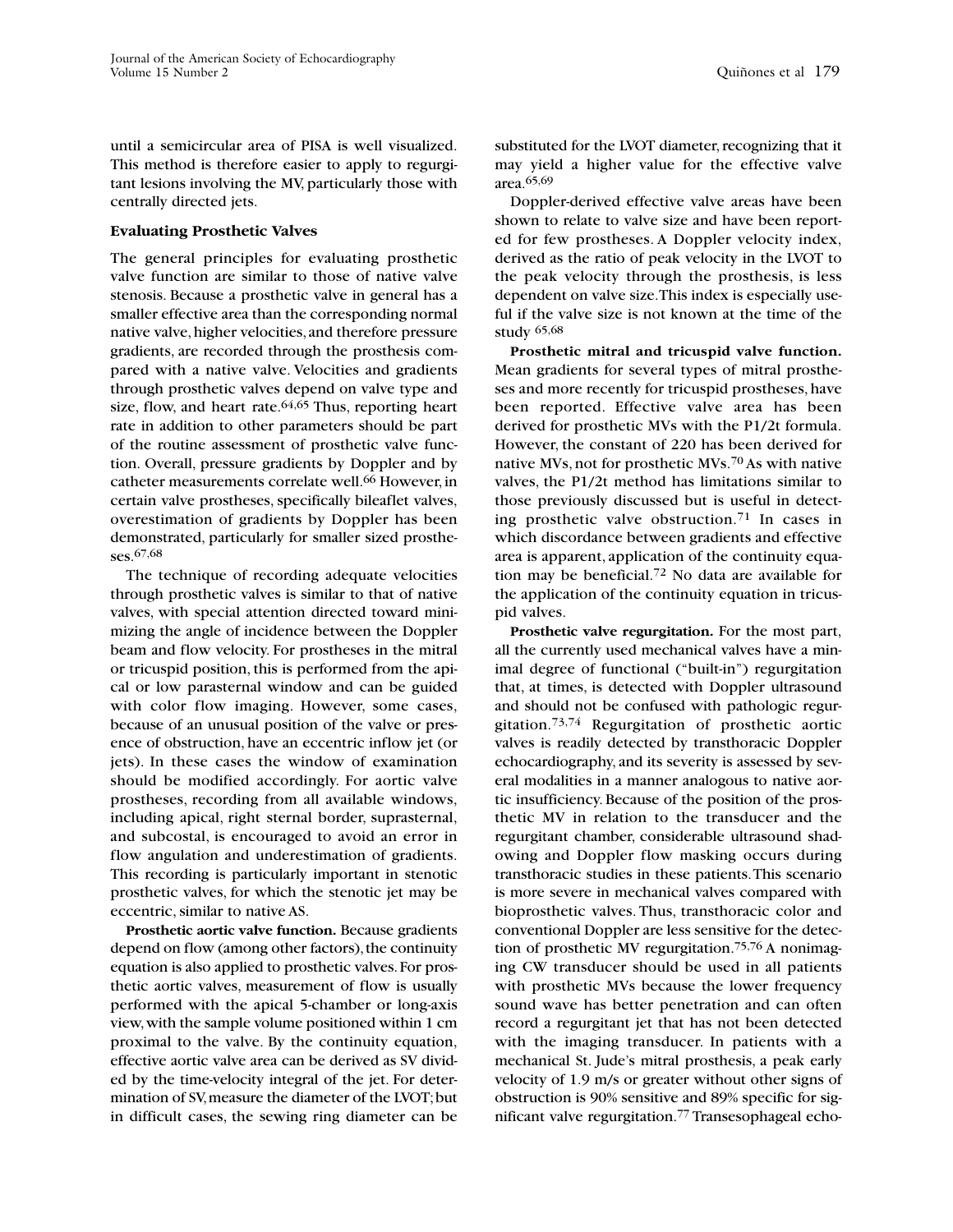cardiography is often needed to confirm this lesion and assess the severity of regurgitation. For the most part, prosthetic tricuspid valve regurgitation is easier to detect than MR.

#### **SUMMARY AND CONCLUSIONS**

Doppler echocardiography provides an accurate assessment of the severity of many cardiac disorders and has therefore assumed an integral role in the clinical evaluation of cardiac patients.This document emphasizes the appropriate methods to properly record and quantify Doppler velocities. However, expertise in the performance of Doppler echocardiography can only be obtained by appropriate training, practice, and experience. Lastly, the field of echocardiography is dynamic and continues to evolve rapidly. Therefore, future modifications of these recommendations will be created as newer methods and applications of Doppler echocardiography emerge.

#### **REFERENCES**

- 1. Zoghbi WA, Quiñones MA. Determination of cardiac output by Doppler echocardiography: a critical appraisal. Herz 1986; 11:258-68.
- 2. Lewis JF, Kuo LC, Nelson JG, Limacher MC, Quiñones MA. Pulsed Doppler echocardiographic determination of stroke volume and cardiac output: clinical validation of two new methods using the apical window. Circulation 1984;70:425- 31.
- 3. Enriquez-Sarano M, Bailey KR, Seward JB, Tajik AJ, Krohn MJ, Mays JM. Quantitative Doppler assessment of valvular regurgitation. Circulation 1993;87:841-8.
- 4. Zoghbi WA, Farmer KL, Soto JG, Nelson JG, Quiñones MA. Accurate noninvasive quantification of stenotic aortic valve area by Doppler echocardiography. Circulation 1986;73:452- 9.
- 5. Nakatani S, Masuyama T, Kodama K, Kitabatake A, Fujii K, Kamada T. Value and limitations of Doppler echocardiography in the quantification of stenotic mitral valve area: comparison of the pressure half-time and the continuity equation methods. Circulation 1988;77:78-85.
- 6. Huntsman LL, Stewart DK, Barnes SR, Franklin SB, Colocousis JS, Hessel EA. Noninvasive Doppler determination of cardiac output in man: clinical validation. Circulation 1983;67:593-602.
- 7. Bouchard A, Blumlein S, Schiller NB, Schlitt S, Byrd BF 3d, Ports T, et al. Measurement of left ventricular stroke volume using continuous wave Doppler echocardiography of the ascending aorta and M-mode echocardiography of the aortic valve. J Am Coll Cardiol 1987;9:75-83.
- 8. Moulinier L, Venet T, Schiller NB, Kurtz TW, Morris RC Jr, Sebastian A. Measurement of aortic blood flow by Doppler echocardiography: day to day variability in normal subjects

and applicability in clinical research. J Am Coll Cardiol 1991; 17:1326-33.

- 9. Rokey R, Kuo LC, Zoghbi WA, Limacher MC, Quiñones MA. Determination of parameters of left ventricular diastolic filling with pulsed Doppler echocardiography: comparison with cineangiography. Circulation 1985;71:543-50.
- 10. Stoddard MF, Pearson AC, Kern MJ, Ratcliff J, Mrosek DG, Labovitz AJ. Left ventricular diastolic function: comparison of pulsed Doppler echocardiographic and hemodynamic indexes in subjects with and without coronary artery disease. J Am Coll Cardiol 1989;13:327-36.
- 11. Nishimura RA, Abel MD, Hatle LK, Tajik AJ. Assessment of diastolic function of the heart: background and current applications of Doppler echocardiography: part II, clinical studies [review]. Mayo Clin Proc 1989;64:181-204.
- 12. Appleton CP, Hatle LK, Popp RL. Relation of transmitral flow velocity patterns to left ventricular diastolic function: new insights from a combined hemodynamic and Doppler echocardiographic study. J Am Coll Cardiol 1988;12:426- 40.
- 13. Mulvagh S, Quiñones MA, Kleiman NS, Cheirif J, Zoghbi WA. Estimation of left ventricular end-diastolic pressure from Doppler transmitral flow velocity in cardiac patients independent of systolic performance. J Am Coll Cardiol 1992;20: 112-9.
- 14. Pozzoli M, Capomolla S, Pinna G, Cobelli F, Tavazzi L. Doppler echocardiography reliably predicts pulmonary artery wedge pressure in patients with chronic heart failure with and without mitral regurgitation. J Am Coll Cardiol 1996;27: 883-93.
- 15. Nishimura RA, Abel MD, Hatle LK, Tajik AJ. Relation of pulmonary vein to mitral flow velocities by transesophageal Doppler echocardiography: effect of different loading conditions. Circulation 1990;81:1488-97.
- 16. Kuecherer HF, Muhiudeen IA, Kusumoto FM, Lee E, Moulinier LE, Cahalan MK, et al. Estimation of mean left atrial pressure from transesophageal pulsed Doppler echocardiography of pulmonary venous flow. Circulation 1990;82: 1127-39.
- 17. Appleton CP, Galloway JM, Gonzalez MS, Gaballa M, Basnight MA. Estimation of left ventricular filling pressures using two-dimensional and Doppler echocardiography in adult patients with cardiac disease: additional value of analyzing left atrial size, left atrial ejection fraction and the difference in duration of pulmonary venous and mitral flow velocity at atrial contraction. J Am Coll Cardiol 1993;22: 1972-82.
- 18. Nagueh SF, Kopelen HA, Zoghbi WA. Feasibility and accuracy of Doppler echocardiographic estimation of pulmonary artery occlusive pressure in the intensive care unit. Am J Cardiol 1995;75:1256-62.
- 19. Burstow DJ, Oh JK, Bailey KR, Seward JB, Tajik AJ. Cardiac tamponade: characteristic Doppler observations. Mayo Clin Proc 1989;64:312-24.
- 20. Chandraratna PA. Echocardiography and Doppler ultrasound in the evaluation of pericardial disease. Circulation 1991;84: (Suppl I):I303-I310.
- 21. Hatle LK, Appleton CP, Popp RL. Differentiation of constrictive pericarditis and restrictive cardiomyopathy by Doppler echocardiography [comments]. Circulation 1989;79: 357-70.
- 22. Oh JK, Hatle LK, Seward JB, Danielson GK, Schaff HV, Reeder GS, et al. Diagnostic role of Doppler echocardiogra-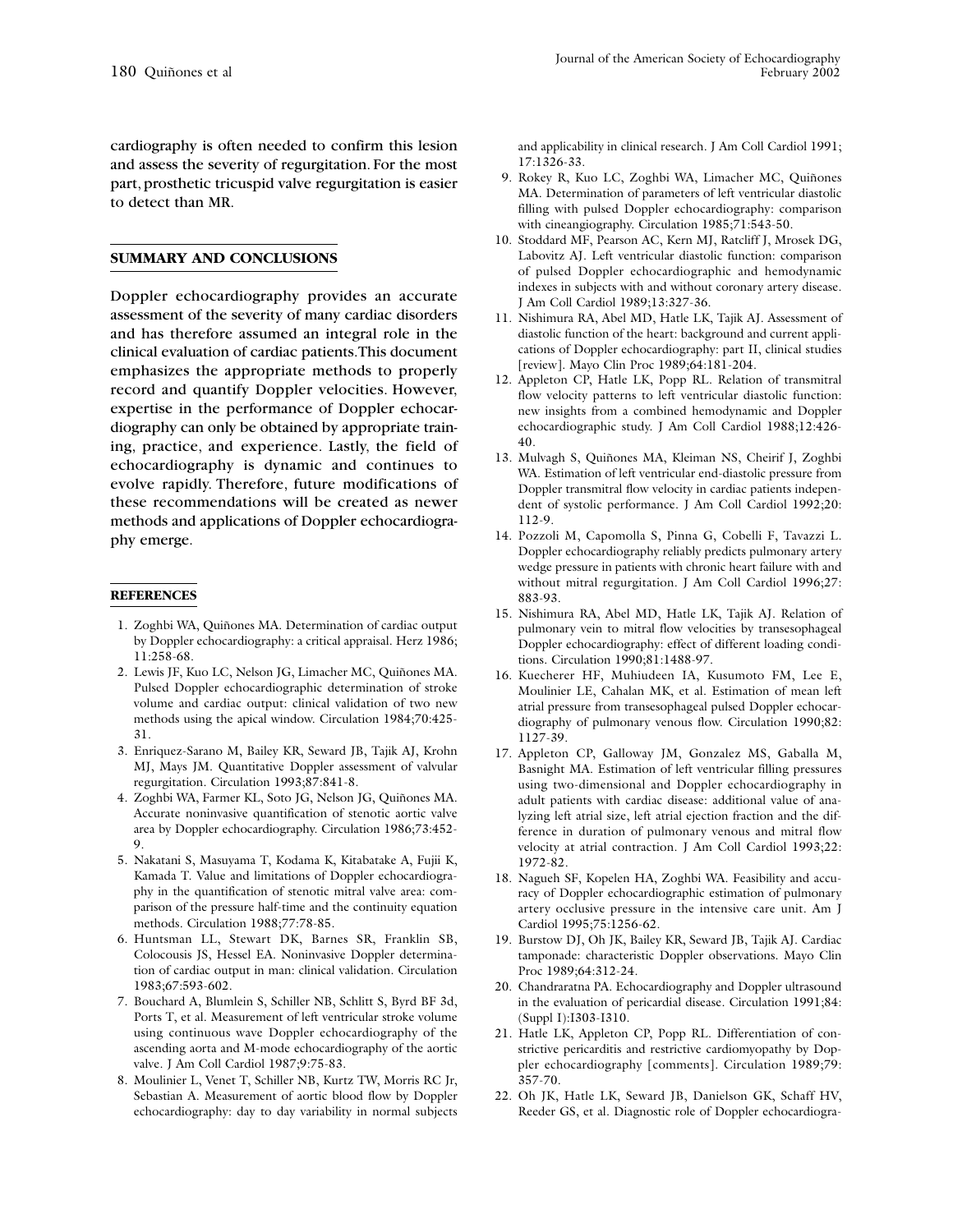phy in constrictive pericarditis [comments]. J Am Coll Cardiol 1994;23:154-62.

- 23. Cohen GI, Pietrolungo JF, Thomas JD, Klein AL. A practical guide to assessment of ventricular diastolic function using Doppler echocardiography [review]. J Am Coll Cardiol 1996;27:1753-60.
- 24. Oki T, Tabata T, Yamada H, Wakatsuki T, Shinohara H, Nishikado A, et al. Clinical application of pulsed Doppler tissue imaging for assessing abnormal left ventricular relaxation [comments]. Am J Cardiol 1997;79:921-8.
- 25. Sohn DW, Chai IH, Lee DJ, Kim HC, Kim HS, Oh BH, et al. Assessment of mitral annulus velocity by Doppler tissue imaging in the evaluation of left ventricular diastolic function. J Am Coll Cardiol 1997;30:474-80.
- 26. Nagueh SF, Middleton KJ, Kopelen HA, Zoghbi WA, Quiñones MA. Doppler tissue imaging: a noninvasive technique for evaluation of left ventricular relaxation and estimation of filling pressures. J Am Coll Cardiol 1997;30:1527- 33.
- 27. Ommen SR, Nishimura RA, Appleton CP, Miller FA, Oh JK, Redfield MM, et al. Clinical utility of Doppler echocardiography and tissue doppler imaging in the estimation of left ventricular filling pressures: a comparative simultaneous Doppler-catheterization study. Circulation 2000;102:1788- 94.
- 28. Nagueh SF, Lakkis NM, Middleton KJ, Spencer WH 3d, Zoghbi WA, Quiñones MA. Doppler estimation of left ventricular filling pressures in patients with hypertrophic cardiomyopathy. Circulation 1999;99:254-61.
- 29. Nagueh SF, Mikati I, Kopelen HA, Middleton KJ, Quiñones MA, Zoghbi WA. Doppler estimation of left ventricular filling pressure in sinus tachycardia: a new application of tissue doppler imaging. Circulation 1998;98:1644-50.
- 30. Oki T, Iuchi A, Tabata T, Mishiro Y, Yamada H, Abe M, et al. Left ventricular systolic wall motion velocities along the long and short axes measured by pulsed tissue Doppler imaging in patients with atrial fibrillation. J Am Soc Echocardiogr 1999;12:121-8.
- 31. Brun P, Tribouilloy C, Duval AM, Iserin L, Meguira A, Pelle G, et al. Left ventricular flow propagation during early filling is related to wall relaxation: a color M-mode Doppler analysis. J Am Coll Cardiol 1992;20:420-32.
- 32. Garcia MJ, Smedira NG, Greenberg NL, Main M, Firstenberg MS, Odabashian J, et al. Color M-mode Doppler flow propagation velocity is a preload insensitive index of left ventricular relaxation: animal and human validation. J Am Coll Cardiol 2000;35:201-8.
- 33. Garcia MJ, Ares MA, Asher C, Rodriguez L, Vandervoort P, Thomas JD. An index of early left ventricular filling that combined with pulsed Doppler peak E velocity may estimate capillary wedge pressure. J Am Coll Cardiol 1997;29:448- 54.
- 34. Nagueh SF, Kopelen HA, Quiñones MA. Assessment of left ventricular filling pressures by Doppler in the presence of atrial fibrillation. Circulation 1996;94:2138-45.
- 35. Currie PJ, Seward JB, Chan KL, Fyfe DA, Hagler DJ, Mair DD, et al. Continuous wave Doppler determination of right ventricular pressure: a simultaneous Doppler-catheterization study in 127 patients. J Am Coll Cardiol 1985;6:750-6.
- 36. Kircher BJ, Himelman RB, Schiller NB. Noninvasive estimation of right atrial pressure from the inspiratory collapse of the inferior vena cava. Am J Cardiol 1990;66:493-6.
- 37. Nagueh SF, Kopelen HA, Zoghbi WA. Relation of mean

right atrial pressure to echocardiographic and Doppler parameters of right atrial and right ventricular function. Circulation 1996;93:1160-9.

- 38. Ommen SR, Nishimura RA, Hurrell DG, Klarich KW. Assessment of right atrial pressure with 2-dimensional and Doppler echocardiography: a simultaneous catheterization and echocardiographic study. Mayo Clin Proc 2000;75:24- 9.
- 39. Himelman RB, Stulbarg MS, Lee E, Kuecherer HF, Schiller NB. Noninvasive evaluation of pulmonary artery systolic pressures during dynamic exercise by saline-enhanced Doppler echocardiography. Am Heart J 1990;119:685-8.
- 40. Hatle L, Brubakk A, Tromsdal A, Angelsen B. Noninvasive assessment of pressure drop in mitral stenosis by Doppler ultrasound. Br Heart J 1978;40:131-40.
- 41. Hatle L, Angelsen BA, Tromsdal A. Non-invasive assessment of aortic stenosis by Doppler ultrasound. Br Heart J 1980;43: 284-92.
- 42. Currie PJ, Seward JB, Reeder GS, Vlietstra RE, Bresnahan DR, Bresnahan JF, et al. Continuous-wave Doppler echocardiographic assessment of severity of calcific aortic stenosis: a simultaneous Doppler-catheter correlative study in 100 adult patients. Circulation 1985;71:1162-9.
- 43. Currie PJ, Hagler DJ, Seward JB, Reeder GS, Fyfe DA, Bove AA, et al. Instantaneous pressure gradient: a simultaneous Doppler and dual catheter correlative study. J Am Coll Cardiol 1986;7:800-6.
- 44. Skjaerpe T, Hegrenaes L, Hatle L. Noninvasive estimation of valve area in patients with aortic stenosis by Doppler ultrasound and two-dimensional echocardiography. Circulation 1985;72:810-8.
- 45. Otto CM, Pearlman AS, Comess KA, Reamer RP, Janko CL, Huntsman LL. Determination of the stenotic aortic valve area in adults using Doppler echocardiography. J Am Coll Cardiol 1986;7:509-17.
- 46. Hatle L, Angelsen B, Tromsdal A. Noninvasive assessment of atrioventricular pressure half-time by Doppler ultrasound. Circulation 1979;60:1096-104.
- 47. Stamm RB, Martin RP. Quantification of pressure gradients across stenotic valves by Doppler ultrasound. J Am Coll Cardiol 1983;2:707-18.
- 48. Smith MD, Handshoe R, Handshoe S, Kwan OL, DeMaria AN. Comparative accuracy of two-dimensional echocardiography and Doppler pressure half-time methods in assessing severity of mitral stenosis in patients with and without prior commissurotomy. Circulation 1986;73:100-7.
- 49. Flachskampf FA, Weyman AE, Gillam L, Liu CM, Abascal VM, Thomas JD. Aortic regurgitation shortens Doppler pressure half-time in mitral stenosis: clinical evidence, in vitro simulation and theoretic analysis. J Am Coll Cardiol 1990;16: 396-404.
- 50. Karp K, Teien D, Bjerle P, Eriksson P. Reassessment of valve area determinations in mitral stenosis by the pressure halftime method: impact of left ventricular stiffness and peak diastolic pressure difference. J Am Coll Cardiol 1989;13:594- 9.
- 51. Loyd D, Ask P, Wranne B. Pressure half-time does not always predict mitral valve area correctly. J Am Soc Echocardiogr 1988;1:313-21.
- 52. Rokey R, Sterling LL, Zoghbi WA, Sartori MP, Limacher MC, Kuo LC, et al. Determination of regurgitant fraction in isolated mitral or aortic regurgitation by pulsed Doppler two-dimensional echocardiography. J Am Coll Cardiol 1986;7:1273-8.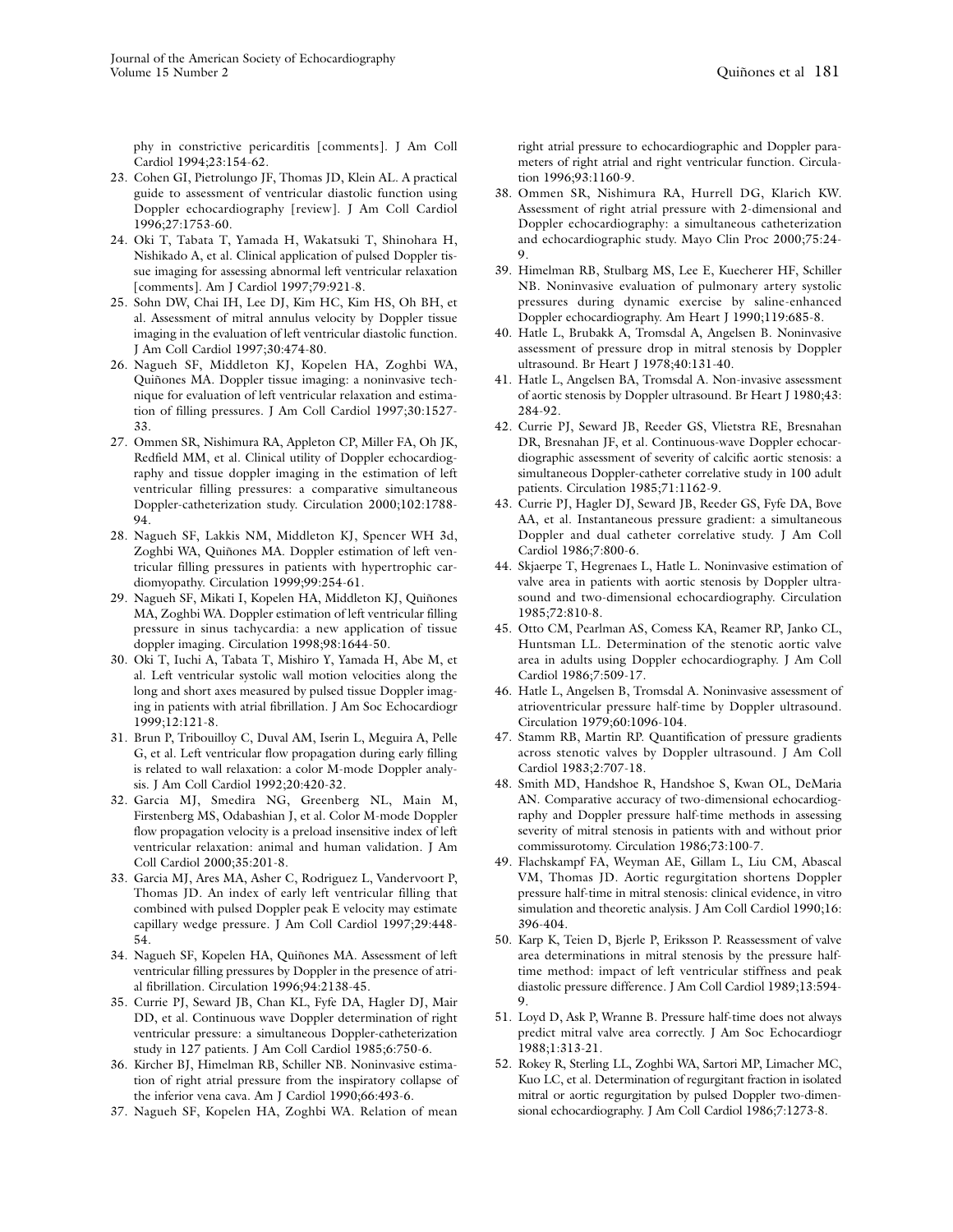- 53. Enriquez-Sarano M, Seward JB, Bailey KR, Tajik AJ. Effective regurgitant orifice area: a noninvasive Doppler development of an old hemodynamic concept. J Am Coll Cardiol 1994;23:443-51.
- 54. Teague SM, Heinsimer JA, Anderson JL, Sublett K, Olson EG, Voyles WF, et al. Quantification of aortic regurgitation utilizing continuous wave Doppler ultrasound. J Am Coll Cardiol 1986;8:592-9.
- 55. Chen CG, Thomas JD, Anconina J, Harrigan P, Mueller L, Picard MH, et al. Impact of impinging wall jet on color Doppler quantification of mitral regurgitation. Circulation 1991;84:712-20.
- 56. Mele D, Vandervoort P, Palacios I, Rivera JM, Dinsmore RE, Schwammenthal E, et al. Proximal jet size by Doppler color flow mapping predicts severity of mitral regurgitation: clinical studies. Circulation 1995;91:746-54.
- 57. Hall SA, Brickner ME, Willett DL, Irani WN, Afridi I, Grayburn PA. Assessment of mitral regurgitation severity by Doppler color flow mapping of the vena contracta [comments]. Circulation 1997;95:636-42.
- 58. Perry GL, Helmcke F, Nanda NC, Byarel C, Soto B. Evaluation of aortic insufficiency by Doppler color flow mapping. J Am Coll Cardiol 1987;9:952-9.
- 59. Pu M, Vandervoort PM, Griffin BP, Leung DY, Stewart WJ, Cosgrove DM, et al. Quantification of mitral regurgitation by the proximal convergence method using transesophageal echocardiography: clinical validation of a geometric correction for proximal flow constraint. Circulation 1995;92:2169- 77.
- 60. Schwammenthal E, Chen C, Benning F, Block M, Breithardt G, Levine RA. Dynamics of mitral regurgitant flow and orifice area: physiologic application of the proximal flow convergence method: clinical data and experimental testing. Circulation 1994;90:307-22.
- 61. Enriquez-Sarano M, Miller FA Jr, Hayes SN, Bailey KR, Tajik AJ, Seward JB. Effective mitral regurgitant orifice area: clinical use and pitfalls of the proximal isovelocity surface area method. J Am Coll Cardiol 1995;25:703-9.
- 62. Utsunomiya T, Doshi R, Patel D, Mehta K, Nguyen D, Henry WL, et al. Calculation of volume flow rate by the proximal isovelocity surface area method: simplified approach using color Doppler zero baseline shift. J Am Coll Cardiol 1993;22:277-82.
- 63. Dujardin KS, Enriquez-Sarano M, Bailey KR, Nishimura RA, Seward JB, Tajik AJ. Grading of mitral regurgitation by quantitative Doppler echocardiography: calibration by left ventricular angiography in routine clinical practice. Circulation 1997;96:3409-15.
- 64. Reisner SA, Meltzer RS. Normal values of prosthetic valve Doppler echocardiographic parameters: a review. J Am Soc Echocardiogr 1988;1:201-10
- 65. Chafizadeh ER, Zoghbi WA. Doppler echocardiographic assessment of the St. Jude Medical prosthetic valve in the aortic position using the continuity equation. Circulation 1991; 83:213-23.
- 66. Burstow DJ, Nishimura RA, Bailey KR, Reeder GS, Holmes DR Jr, Seward JB, et al. Continuous wave Doppler echocardiographic measurement of prosthetic valve gradients: a simultaneous Doppler-catheter correlative study. Circulation 1989;80:504-14.
- 67. Baumgartner H, Khan S, DeRobertis M, Czer L, Maurer G. Discrepancies between Doppler and catheter gradients in aortic prosthetic valves in vitro: a manifestation of localized gradients and pressure recovery. Circulation 1990;82:1467-75.
- 68. Baumgartner H, Khan S, DeRobertis M, Czer L, Maurer G. Effect of prosthetic aortic valve design on the Dopplercatheter gradient correlation: an in vitro study of normal St. Jude, Medtronic-Hall, Starr-Edwards and Hancock valves. J Am Coll Cardiol 1992;19:324-32.
- 69. Pibarot P, Honos GN, Durand LG, Dumesnil JG. Substitution of left ventricular outflow tract diameter with prosthesis size is inadequate for calculation of the aortic prosthetic valve area by the continuity equation. J Am Soc Echocardiogr 1995;8:511-7.
- 70. Chambers JB. Mitral pressure half-time: is it a valid measure of orifice area in artificial heart valves? [review]. J Heart Valve Dis 1993;2:571-7.
- 71. Dumesnil JG, Honos GN, Lemieux M, Beauchemin J. Validation and applications of mitral prosthetic valvular areas calculated by Doppler echocardiography. Am J Cardiol 1990;65:1443-8.
- 72. Bitar JN, Lechin ME, Salazar G, Zoghbi WA. Doppler echocardiographic assessment with the continuity equation of St. Jude Medical mechanical prostheses in the mitral valve position [published erratum appears in Am J Cardiol 1995; 76(8):642]. Am J Cardiol 1995;76:287-93.
- 73. Mohr-Kahaly S, Kupferwasser I, Erbel R, Oelert H, Meyer J. Regurgitant flow in apparently normal valve prostheses: improved detection and semiquantitative analysis by transesophageal two-dimensional color-coded Doppler echocardiography. J Am Soc Echocardiogr 1990;3:187-95.
- 74. Flachskampf FA, O'Shea JP, Griffin BP, Guerrero L, Weyman AE, Thomas JD. Patterns of normal transvalvular regurgitation in mechanical valve prostheses. J Am Coll Cardiol 1991; 18:1493-8.
- 75. Daniel LB, Grigg LE, Weisel RD, Rakowski H. Comparison of transthoracic and transesophageal assessment of prosthetic valve dysfunction. Echocardiography 1990;7:83-95.
- 76. Khandheria BK, Seward JB, Oh JK, Freeman WK, Nichols BA, Sinak LJ, et al. Value and limitations of transesophageal echocardiography in assessment of mitral valve prostheses. Circulation 1991;83:1956-68.
- 77. Olmos L, Salazar G, Barbetseas J, Quiñones MA, Zoghbi WA. Usefulness of transthoracic echocardiography in detecting significant prosthetic mitral valve regurgitation. Am J Cardiol 1999;83:199-205.

#### **GLOSSARY OF TERMS**

**Aliasing**: Ambiguous frequencies (or velocities) caused by frequencies exceeding the PRF sampling (Nyquist) limit with PW Doppler.The high velocities "wrap around" and are displayed as negative velocities.

**Amplitude**: The intensity of the backscatter echoes reflected off the moving blood cells and displayed in gray scale. It reflects the number of red blood cells moving at a given velocity in a given time.

**Baseline shift**: Repositioning of the zero flow velocity line to the forward or reversed channels to overcome aliasing.Also referred as zero shift.

**Bernoulli Equation**:An equation that relates the instantaneous pressure drop across a discrete steno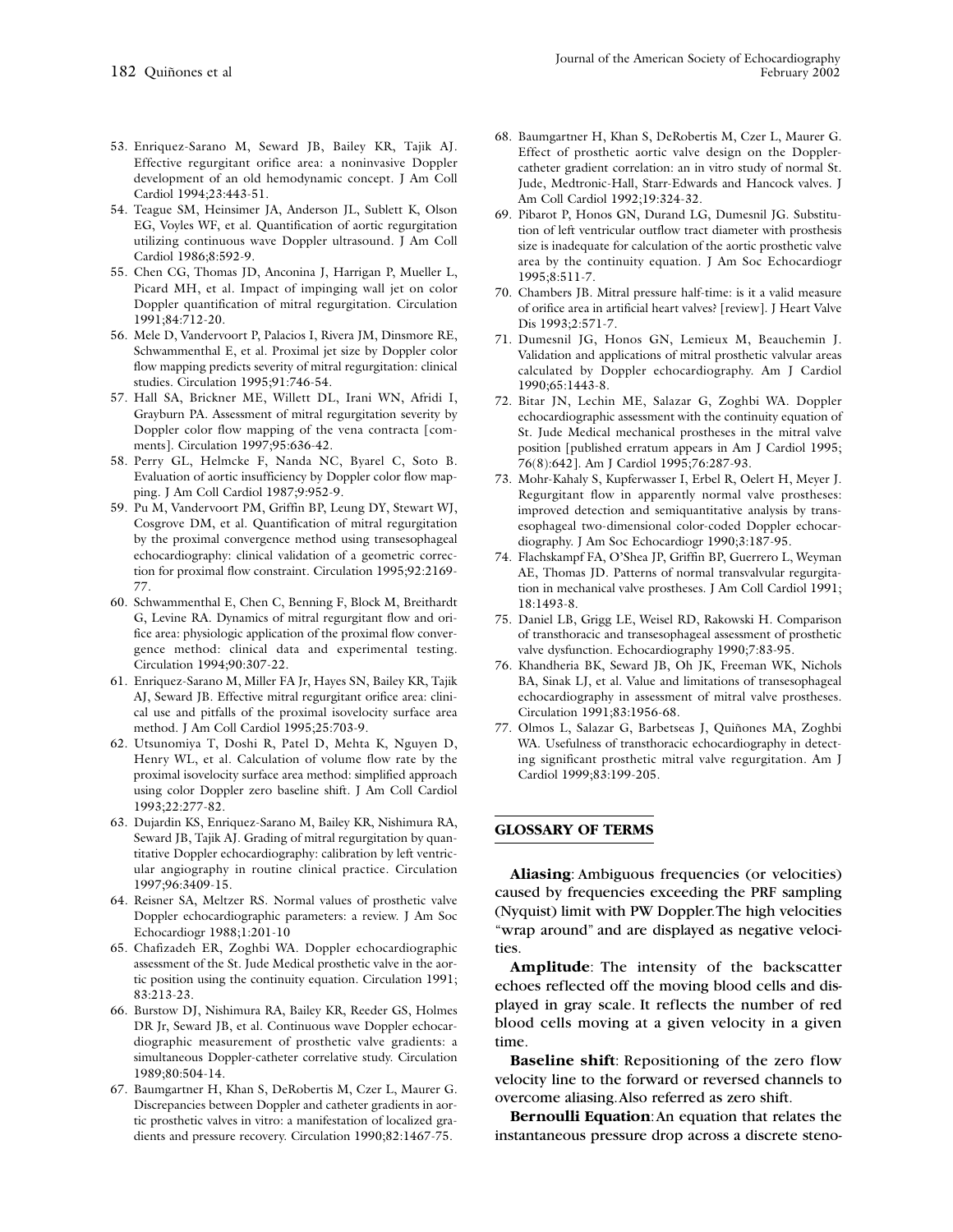sis to convective acceleration, viscous forces, and early phasic acceleration.The latter 2 factors are usually neglected in the "modified" equation  $(4V^2)$ .

**Carrier frequency**:The frequency emitted by the transducer.

**Continuity equation**: Principle of the conservation of mass in which the flow volume proximally to a valve equals the distal flow volume. Because flow = area (A)  $\times$  velocity (V), it follows that  $A_1 \times V_1 = A_2 \times$  $V_2$ .

**Continuous wave (CW) Doppler**:A method to measure Doppler velocity with a transducer incorporating 2 ultrasound crystals (or array of crystals). One constantly transmits a selected ultrasound frequency, and the other constantly receives frequency shifts backscattered from red blood cells in motion. High-flow velocities can be recorded without aliasing, although depth localization is not possible.

**Deceleration time**: The time duration (in milliseconds) of the decrease from peak flow velocity to the zero baseline.

**Diameter**: The maximal linear measurement (in centimeters) of a circle.

**Diastolic filling period**: The duration of flow velocity from atrioventricular valve opening to closure.

**Doppler equation**:A mathematical equation that relates the observed frequency shift (∆F) to the velocity of blood cells (V), the carrier frequency  $(F_0)$ , the cosine of the angle theta  $(θ)$ , and the speed of sound in soft tissue ( $c = 1540$  m/s). The Doppler equation is  $\Delta F = (V \times 2 F_0 \times \cos \theta)/c$ .

**Ejection time**:The duration of flow from semilunar valve opening to closure.

**Flow convergence region**:The region proximal to a flow orifice in which flow streamlines converge, thereby creating "shells" of progressive flow acceleration. Isovelocity areas can be indicated by aliasing boundaries.

**Flow profile**: A spatial plot of velocity distribution across a vessel diameter that can be described as parabolic, flat, or irregular.

**Frequency shift**: The difference between transmitted and received ultrasound frequency. It is directly proportional to the velocity of blood flow as stated in the Doppler equation.

**Gradient**: The pressure drop or pressure difference across any restrictive orifice.

**Hertz**:A unit of frequency equal to one cycle per second;kilohertz (KHz) = 1000 hertz,and megahertz = 1 million hertz.

**High pulse repetition frequency (PRF) Doppler**: A method of achieving high sampling rates;

multiple pulses and their return signals from within the heart are present at any one point in time, and Doppler shifts along the beam are summed along sample volume depths that are multiples of the initial sample volume depth to give a single output.

**Isovolumic contraction**:The time period (in milliseconds) between atrioventricular valve closure and semilunar valve opening.

**Jet**: High-velocity flow signal in or downstream from a restrictive orifice.

**Laminar flow**:A flow state in which blood cells are moving in a uniform direction and with organized distribution of velocities across the flow area.

**Mean velocity**:The mean (average) of measured spectral shifts over a specific period within a given sample site.

**Mirroring**:An artifact of spectral display resulting in the inability of the spectrum analyzer to separate forward and reverse Doppler signals. The stronger signals are displayed in mirror-like fashion from the zero baseline in the opposite channel.Also called signal "cross talk."

**Modal velocity**:The mode in the frequency analysis of a signal is the frequency component that contains the most energy. In display of the Doppler frequency spectrum, the mode corresponds to the brightest (or darkest) display points of the individual spectra and represents the velocity component that is most commonly encountered among the various moving reflectors.

**Nyquist limit**:The highest Doppler shift frequency that can be measured. Equal to one half the pulse repetition frequency.

**Pressure half time**: The time (in milliseconds) that it takes for the maximal pressure gradient to decrease by one half.

**Pulse repetition frequency (PRF)**:The rate at which pulses of ultrasound energy are transmitted.

**Pulsed-wave (PW) Doppler**: A method of Doppler interrogation that uses specific time delays to assess the Doppler shifts within a discrete region along the path of the sound beam.

**Sample volume**: The specific 3-dimensional site in which Doppler velocities are interrogated.

**Sample volume width**:The lateral and azimuthal dimensions of the PW Doppler sample volume, which depends on beam characteristics.

**Sample volume length**:The axial size of the PW Doppler sample volume.

**Spectral analysis**:A display of the Doppler shift frequency components over time. Frequency or